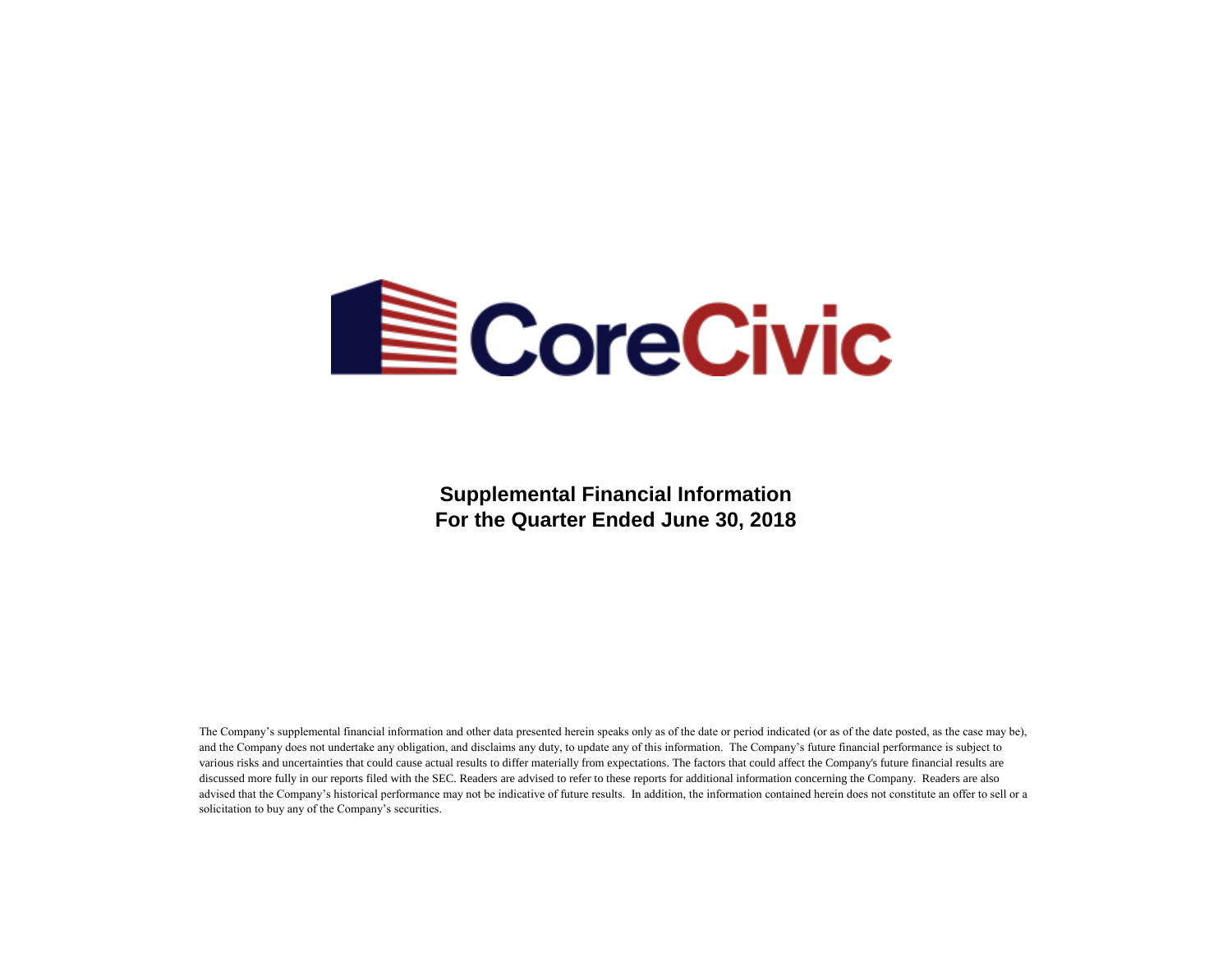# **CoreCivic, Inc.**

**Supplemental Financial Information For the Quarter Ended June 30, 2018**

# **TABLE OF CONTENTS**

| Financial Highlights & 2018 Guidance Summary <b>Constanting Constanting Constanting Constanting Constanting Constanting Constanting Constanting Constanting Constanting Constanting Constanting Constanting Constanting Constant</b> |  |
|--------------------------------------------------------------------------------------------------------------------------------------------------------------------------------------------------------------------------------------|--|
| Consolidated Balance Sheets 2                                                                                                                                                                                                        |  |
| Consolidated Statements of Operations 23                                                                                                                                                                                             |  |
| Reconciliation of Basic to Diluted Earnings Per Share 44                                                                                                                                                                             |  |
| Calculation of Adjusted Diluted Earnings Per Share <b>Calculation</b> of Adjusted Diluted Earnings Per Share                                                                                                                         |  |
| Funds From Operations 6                                                                                                                                                                                                              |  |
|                                                                                                                                                                                                                                      |  |
| Segment Data 9                                                                                                                                                                                                                       |  |
| Analysis of Outstanding Debt 10                                                                                                                                                                                                      |  |
| Selected Operating Ratios 2014 11                                                                                                                                                                                                    |  |
| Partner Information 22                                                                                                                                                                                                               |  |
| Facility Portfolio 2008 2014 13                                                                                                                                                                                                      |  |
| Research Coverage / Credit Ratings <b>Constant Coverage / Credit Ratings</b> 19                                                                                                                                                      |  |

Damon T. Hininger, President and Chief Executive Officer David M. Garfinkle, Chief Financial Officer 10 Burton Hills Boulevard Nashville, TN 37215 Tel.: (615) 263-3000 Fax: (615) 263-3010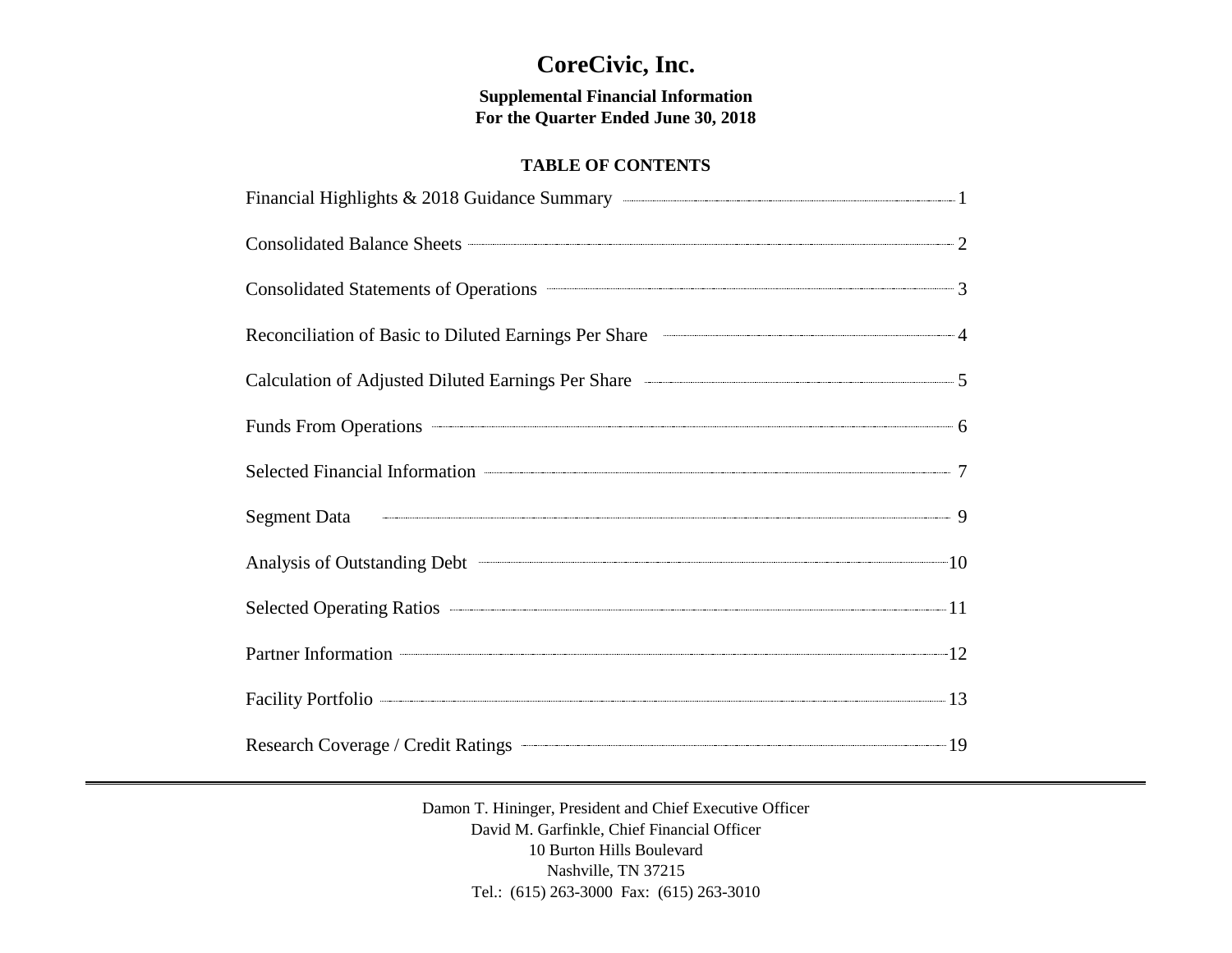#### **FINANCIAL HIGHLIGHTS**

#### (Unaudited and amounts in thousands, except per share amounts)

|                                    |    | For the Three Months Ended |                 |      | For the Six Months Ended |      |    |      |  |  |
|------------------------------------|----|----------------------------|-----------------|------|--------------------------|------|----|------|--|--|
|                                    |    |                            | <b>June 30,</b> |      |                          |      |    |      |  |  |
|                                    |    | 2018                       |                 | 2017 |                          | 2018 |    | 2017 |  |  |
| <b>Adjusted Diluted EPS</b>        | \$ | 0.36                       | \$              | 0.39 | S                        | 0.68 | S  | 0.81 |  |  |
| <b>Normalized FFO Per Share</b>    | \$ | 0.57                       | \$              | 0.59 | \$                       | 1.10 | \$ | 1.21 |  |  |
| <b>AFFO Per Share</b>              | S  | 0.55                       | \$              | 0.56 | \$                       | 1.05 | \$ | 1.18 |  |  |
| <b>Debt Leverage</b>               |    | 3.6x                       |                 | 3.6x |                          | 3.7x |    | 3.5x |  |  |
| <b>Fixed Charge Coverage Ratio</b> |    | 5.6x                       |                 | 5.7x |                          | 5.1x |    | 5.8x |  |  |

### **GUIDANCE SUMMARY**

|                                                        |                         | O3 2018 |                          |                 |                         | <b>Full Year 2018</b> |                         |                 |
|--------------------------------------------------------|-------------------------|---------|--------------------------|-----------------|-------------------------|-----------------------|-------------------------|-----------------|
|                                                        |                         | Low-End |                          | <b>High-End</b> |                         | Low-End               |                         | <b>High-End</b> |
| Net income                                             | $\mathcal{S}$           | 43,750  | $\mathcal{S}$            | 45,750          | \$                      | 170,200               | $\mathbf{\hat{s}}$      | 174,700         |
| Expenses associated with mergers and acquisitions      |                         | 250     |                          | 250             |                         | 1,800                 |                         | 1,800           |
| Asset impairments                                      |                         |         |                          |                 |                         | 1,500                 |                         | 1,500           |
| Expenses associated with debt financing transactions   |                         |         |                          |                 |                         | 1,000                 |                         | 1,000           |
| Adjusted net income                                    | $\mathbb{S}$            | 44,000  | $\overline{\mathcal{S}}$ | 46,000          | \$                      | 174,500               | $\overline{\mathbb{S}}$ | 179,000         |
| Net income                                             | \$                      | 43,750  | \$                       | 45,750          | \$                      | 170,200               | \$                      | 174,700         |
| Depreciation and amortization of real estate assets    |                         | 24,000  |                          | 24,000          |                         | 98,000                |                         | 98,000          |
| Funds From Operations                                  | $\overline{\mathbb{S}}$ | 67,750  | $\overline{\mathbb{S}}$  | 69,750          | $\overline{\mathbb{S}}$ | 268,200               | $\overline{\mathbb{S}}$ | 272,700         |
| Expenses associated with mergers and acquisitions      |                         | 250     |                          | 250             |                         | 1,800                 |                         | 1,800           |
| Asset impairments                                      |                         |         |                          |                 |                         | 1,500                 |                         | 1,500           |
| Expenses associated with debt financing transactions   |                         |         |                          |                 |                         | 1,000                 |                         | 1,000           |
| Normalized Funds From Operations                       | $\mathbb{S}$            | 68,000  | $\overline{\mathbb{S}}$  | 70,000          | \$                      | 272,500               | $\mathbb{S}$            | 277,000         |
| Maintenance capital expenditures on real estate assets |                         | (8,500) |                          | (8,000)         |                         | (28,500)              |                         | (28,500)        |
| Stock-based compensation and non-cash interest         |                         | 5,200   |                          | 5,200           |                         | 19,500                |                         | 19,500          |
| Other non-cash revenue and expenses                    |                         | 500     |                          | 500             |                         | (500)                 |                         | (500)           |
| <b>Adjusted Funds from Operations</b>                  | \$                      | 65,200  | \$                       | 67,700          | \$                      | 263,000               | \$                      | 267,500         |
| <b>Diluted EPS</b>                                     | \$                      | 0.37    | \$                       | 0.39            | \$                      | 1.43                  | \$                      | 1.47            |
| <b>Adjusted EPS</b>                                    | \$                      | 0.37    | \$                       | 0.39            | \$                      | 1.47                  | \$                      | 1.51            |
| FFO per diluted share                                  | \$                      | 0.57    | \$                       | 0.59            | \$                      | 2.26                  | \$                      | 2.30            |
| Normalized FFO per diluted share                       | \$                      | 0.57    | \$                       | 0.59            | \$                      | 2.29                  | \$                      | 2.33            |
| Adjusted Funds from Operations per diluted share       | \$                      | 0.55    | \$                       | 0.57            | \$                      | 2.21                  | \$                      | 2.25            |
| Net income                                             | \$                      | 43.750  | \$                       | 45,750          | \$                      | 170,200               | $\mathbb{S}$            | 174,700         |
| Interest expense                                       |                         | 19,500  |                          | 19,500          |                         | 77,500                |                         | 77,500          |
| Depreciation and amortization                          |                         | 38,500  |                          | 38,500          |                         | 153,000               |                         | 153,000         |
| Income tax expense                                     |                         | 2,000   |                          | 2,000           |                         | 9,000                 |                         | 8,500           |
| <b>EBITDA</b>                                          | $\mathbf{\hat{S}}$      | 103,750 | $\mathbf S$              | 105,750         | \$                      | 409,700               | $\mathbb{S}$            | 413,700         |
| Expenses associated with mergers and acquisitions      |                         | 250     |                          | 250             |                         | 1,800                 |                         | 1,800           |
| Depreciation expense associated with STFRC lease       |                         | (4,200) |                          | (4,200)         |                         | (16,500)              |                         | (16,500)        |
| Interest expense associated with STFRC lease           |                         | (1,400) |                          | (1,400)         |                         | (5,500)               |                         | (5,500)         |
| Asset impairments                                      |                         |         |                          |                 |                         | 1,500                 |                         | 1,500           |
| Expenses associated with debt financing transactions   |                         |         |                          |                 |                         | 1,000                 |                         | 1,000           |
| <b>Adjusted EBITDA</b>                                 | \$                      | 98,400  | $\overline{\mathbb{S}}$  | 100,400         | \$                      | 392,000               | $\overline{\mathbb{S}}$ | 396,000         |
| <b>Capital Expenditures</b>                            |                         |         |                          |                 |                         |                       |                         |                 |
| Prison construction & land acquisitions                |                         |         |                          |                 | \$                      | 64,500                | \$                      | 69,000          |
| Maintenance on real estate assets                      |                         |         |                          |                 |                         | 28,500                |                         | 28,500          |
| Information technology and other assets                |                         |         |                          |                 |                         | 33,500                |                         | 38,500          |
| Total capital expenditures                             |                         |         |                          |                 | \$                      | 126,500               | \$                      | 136,000         |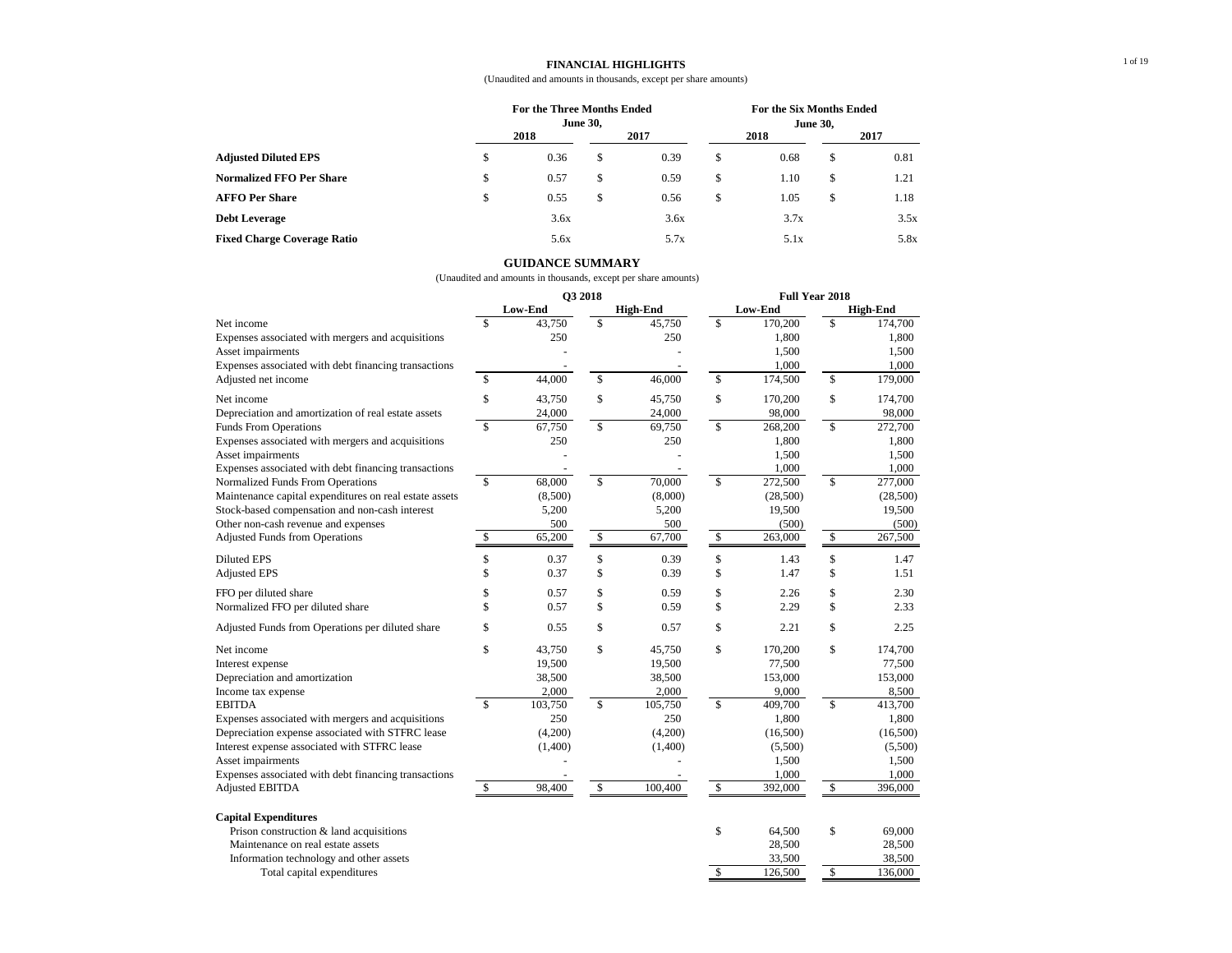# **CONSOLIDATED BALANCE SHEETS**

| <b>ASSETS</b>                               | June 30,<br>2018       | March 31,<br>2018       | December 31,<br>2017    | September 30,<br>2017  | <b>June 30,</b><br>2017 |  |
|---------------------------------------------|------------------------|-------------------------|-------------------------|------------------------|-------------------------|--|
| Cash and cash equivalents                   | $\mathbb{S}$<br>71,368 | \$<br>56,400            | $\mathbb{S}$<br>52,183  | $\mathbb{S}$<br>42,735 | $\mathbb{S}$<br>46,584  |  |
| Restricted cash                             | 5,163                  |                         |                         |                        |                         |  |
| Accounts receivable, net of allowance       | 217,857                | 212,634                 | 254,188                 | 241,143                | 206,848                 |  |
| Prepaid expenses and other current assets   | 32,401                 | 19,566                  | 21,119                  | 20,178                 | 25,620                  |  |
| Assets held for sale                        | 12,600                 |                         |                         |                        |                         |  |
| Total current assets                        | 339,389                | 288,600                 | 327,490                 | 304,056                | 279,052                 |  |
| Property and equipment, net                 | 2,802,146              | 2,825,203               | 2,802,449               | 2,799,476              | 2,806,078               |  |
| Goodwill                                    | 43,996                 | 44,779                  | 40,927                  | 38,728                 | 40,402                  |  |
| Non-current deferred tax assets             | 11,531                 | 11,194                  | 12,814                  | 15,460                 | 11,537                  |  |
| Other assets                                | 95,715                 | 94,674                  | 88,718                  | 85,046                 | 87,247                  |  |
| Total assets                                | 3,292,777              | 3,264,450<br>\$         | 3,272,398<br>S          | 3,242,766<br>\$        | 3,224,316<br>-S         |  |
| <b>LIABILITIES AND STOCKHOLDERS' EQUITY</b> |                        |                         |                         |                        |                         |  |
| Accounts payable and accrued expenses       | \$<br>277,928          | $\mathbb{S}$<br>269,458 | $\mathbb{S}$<br>277,804 | \$<br>266,405          | \$<br>243,975           |  |
| Income taxes payable                        | 200                    | 3,957                   | 3,034                   | 1,168                  | 853                     |  |
| Current portion of long-term debt           | 6,193                  | 12,429                  | 10,000                  | 10,000                 | 10,000                  |  |
| Total current liabilities                   | 284,321                | 285,844                 | 290,838                 | 277,573                | 254,828                 |  |
| Long-term debt, net                         | 1,487,781              | 1,455,265               | 1,437,187               | 1,411,210              | 1,407,196               |  |
| Deferred revenue                            | 32,918                 | 36,327                  | 39,735                  | 43,143                 | 46,574                  |  |
| Other liabilities                           | 59,839                 | 52,804                  | 53,030                  | 52,159                 | 52,374                  |  |
| <b>Total liabilities</b>                    | 1,864,859              | 1,830,240               | 1,820,790               | 1,784,085              | 1,760,972               |  |
| Commitments and contingencies               |                        |                         |                         |                        |                         |  |
| Common stock - \$0.01 par value             | 1,185                  | 1,185                   | 1,182                   | 1,182                  | 1,182                   |  |
| Additional paid-in capital                  | 1,799,632              | 1,795,671               | 1,794,713               | 1,793,568              | 1,789,337               |  |
| Accumulated deficit                         | (372, 899)             | (360, 618)              | (344, 287)              | (336,069)              | (327, 175)              |  |
| Accumulated other comprehensive loss        |                        | (2,028)                 |                         |                        |                         |  |
| Total stockholders' equity                  | 1,427,918              | 1,434,210               | 1,451,608               | 1,458,681              | 1,463,344               |  |
| Total liabilities and stockholders' equity  | 3,292,777<br>\$        | 3,264,450<br>\$         | 3,272,398<br>\$         | 3,242,766<br>\$        | 3,224,316<br>\$         |  |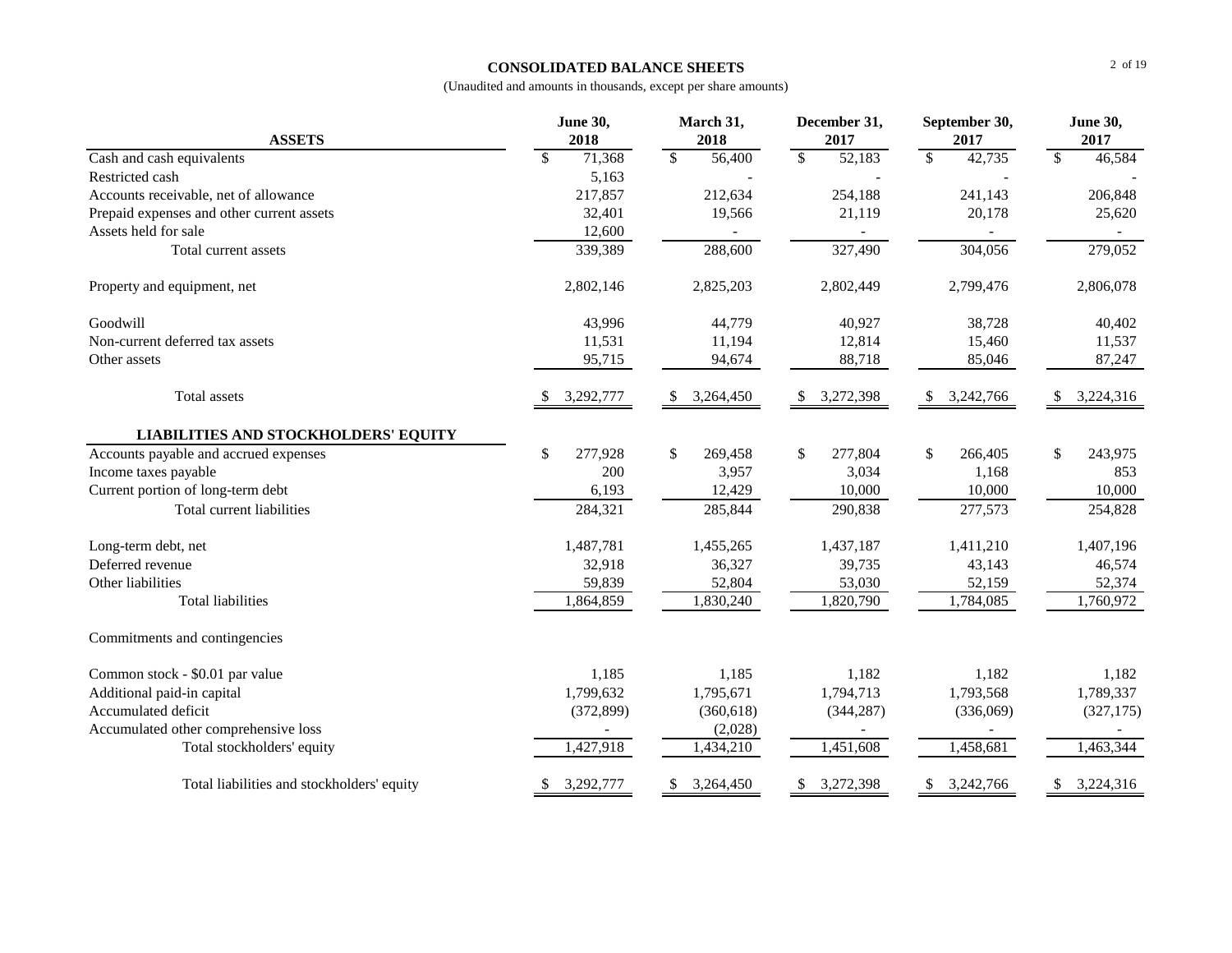# **CONSOLIDATED STATEMENTS OF OPERATIONS**

|                                                        |    |                 | For the Six Months Ended |          |    |         |                 |         |  |  |
|--------------------------------------------------------|----|-----------------|--------------------------|----------|----|---------|-----------------|---------|--|--|
|                                                        |    | <b>June 30,</b> |                          |          |    |         | <b>June 30,</b> |         |  |  |
|                                                        |    | 2018            |                          | 2017     |    | 2018    |                 | 2017    |  |  |
| <b>REVENUE:</b>                                        |    |                 |                          |          |    |         |                 |         |  |  |
| Safety                                                 | \$ | 413,208         | $\mathbb{S}$             | 408,781  | \$ | 817,706 |                 | 827,464 |  |  |
| Community                                              |    | 24,718          |                          | 17,579   |    | 49,518  |                 | 34,633  |  |  |
| Properties                                             |    | 12,001          |                          | 10,016   |    | 23,616  |                 | 19,888  |  |  |
| Other                                                  |    | 2               |                          | 17       |    | 5       |                 | 92      |  |  |
| Total revenue                                          |    | 449,929         |                          | 436,393  |    | 890,845 |                 | 882,077 |  |  |
| <b>EXPENSES:</b>                                       |    |                 |                          |          |    |         |                 |         |  |  |
| Operating:                                             |    |                 |                          |          |    |         |                 |         |  |  |
| Safety                                                 |    | 298,469         |                          | 292,791  |    | 594,972 |                 | 593,500 |  |  |
| Community                                              |    | 18,757          |                          | 11,979   |    | 38,124  |                 | 23,994  |  |  |
| Properties                                             |    | 3,172           |                          | 2,983    |    | 6,286   |                 | 5,406   |  |  |
| Other                                                  |    | 141             |                          | 144      |    | 308     |                 | 300     |  |  |
| Total operating expenses                               |    | 320,539         |                          | 307,897  |    | 639,690 |                 | 623,200 |  |  |
| General and administrative                             |    | 27,538          |                          | 26,417   |    | 52,509  |                 | 51,243  |  |  |
| Depreciation and amortization                          |    | 38,560          |                          | 36,800   |    | 76,649  |                 | 73,057  |  |  |
| Asset impairments                                      |    | 1,580           |                          |          |    | 1,580   |                 | 259     |  |  |
|                                                        |    | 388,217         |                          | 371,114  |    | 770,428 |                 | 747,759 |  |  |
| <b>OPERATING INCOME</b>                                |    | 61,712          |                          | 65,279   |    | 120,417 |                 | 134,318 |  |  |
| <b>OTHER (INCOME) EXPENSE:</b>                         |    |                 |                          |          |    |         |                 |         |  |  |
| Interest expense, net                                  |    | 19,038          |                          | 16,622   |    | 38,074  |                 | 33,112  |  |  |
| Expenses associated with debt refinancing transactions |    | 1,016           |                          |          |    | 1,016   |                 |         |  |  |
| Other (income) expense                                 |    | 33              |                          | (60)     |    | (10)    |                 | (43)    |  |  |
|                                                        |    | 20,087          |                          | 16,562   |    | 39,080  |                 | 33,069  |  |  |
| <b>INCOME BEFORE INCOME TAXES</b>                      |    | 41,625          |                          | 48,717   |    | 81,337  |                 | 101,249 |  |  |
| Income tax expense                                     |    | (2, 428)        |                          | (3,242)  |    | (4,363) |                 | (5,727) |  |  |
| <b>NET INCOME</b>                                      |    | 39,197          | S                        | 45,475   |    | 76,974  |                 | 95,522  |  |  |
| <b>BASIC EARNINGS PER SHARE</b>                        |    | 0.33            | \$.                      | $0.38\,$ |    | 0.65    |                 | 0.81    |  |  |
|                                                        |    |                 |                          |          |    |         |                 |         |  |  |
| <b>DILUTED EARNINGS PER SHARE</b>                      | S  | 0.33            | S                        | 0.38     |    | 0.65    |                 | 0.81    |  |  |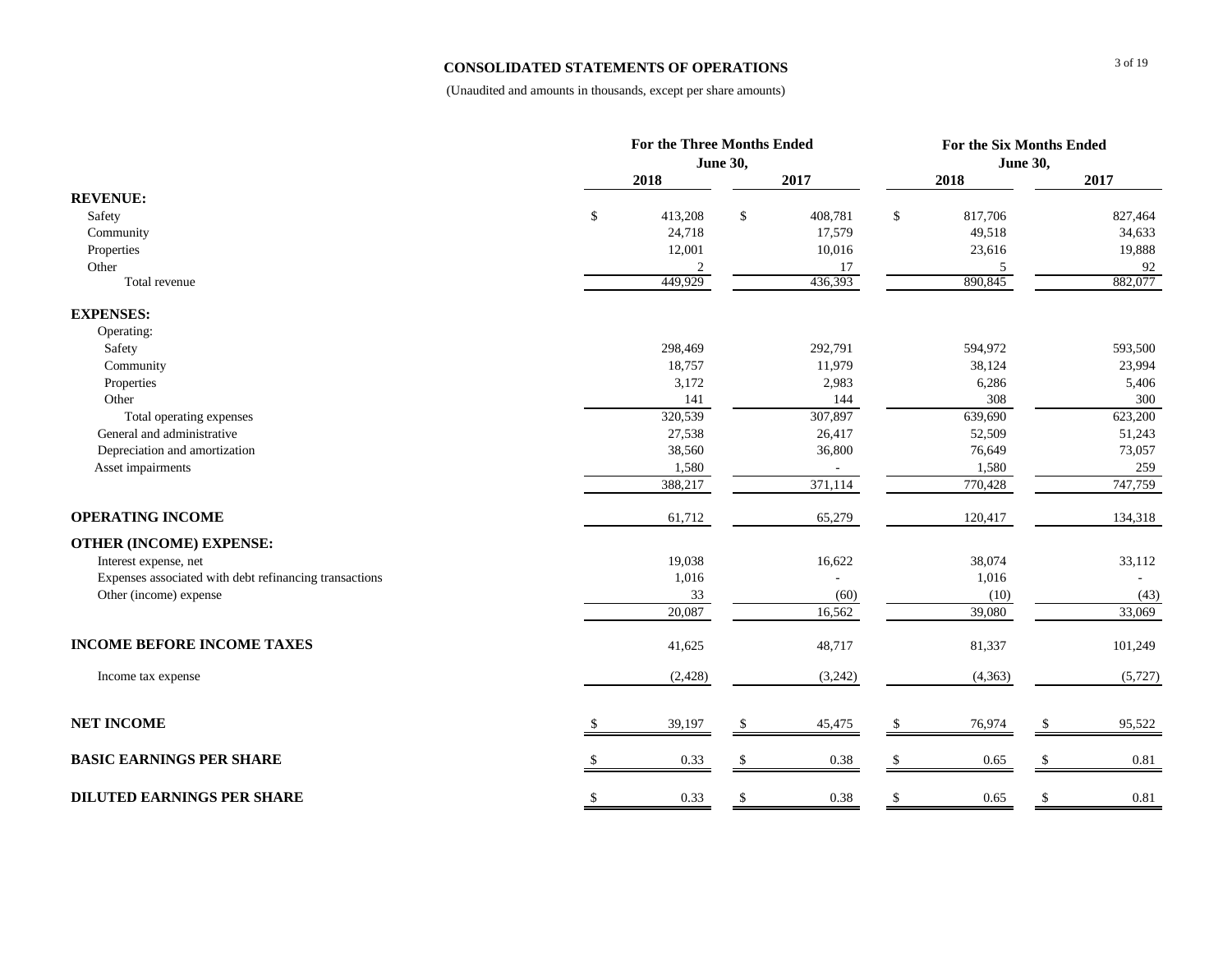# **RECONCILIATION OF BASIC TO DILUTED EARNINGS PER SHARE**

|                                                         | For the Three Months Ended<br><b>June 30,</b> |         |         | <b>For the Six Months Ended</b><br><b>June 30,</b> |         |         |         |  |  |
|---------------------------------------------------------|-----------------------------------------------|---------|---------|----------------------------------------------------|---------|---------|---------|--|--|
|                                                         | 2018                                          |         | 2017    |                                                    | 2018    |         | 2017    |  |  |
| Basic:                                                  |                                               |         |         |                                                    |         |         |         |  |  |
| Net income                                              | 39,197                                        |         | 45,475  |                                                    | 76,974  |         | 95,522  |  |  |
| Diluted:                                                |                                               |         |         |                                                    |         |         |         |  |  |
| Net income                                              | 39,197                                        | S.      | 45,475  |                                                    | 76,974  |         | 95,522  |  |  |
| Basic:                                                  |                                               |         |         |                                                    |         |         |         |  |  |
| Weighted average common shares outstanding-basic        | 118,546                                       | 118,164 |         |                                                    | 118,501 | 117,974 |         |  |  |
| Diluted:                                                |                                               |         |         |                                                    |         |         |         |  |  |
| Weighted average common shares outstanding-basic        | 118,546                                       |         | 118,164 |                                                    | 118,501 |         | 117,974 |  |  |
| Effect of dilutive securities:                          |                                               |         |         |                                                    |         |         |         |  |  |
| Stock options                                           | 92                                            |         | 377     |                                                    | 96      |         | 398     |  |  |
| Restricted stock-based awards                           | 10                                            |         | 44      |                                                    | 29      |         | 51      |  |  |
| Weighted average shares and assumed conversions-diluted | 118,648                                       |         | 118,585 |                                                    | 118,626 |         | 118,423 |  |  |
| Basic earnings per share                                | 0.33                                          |         | 0.38    |                                                    | 0.65    |         | 0.81    |  |  |
| Diluted earnings per share                              | 0.33                                          |         | 0.38    |                                                    | 0.65    |         | 0.81    |  |  |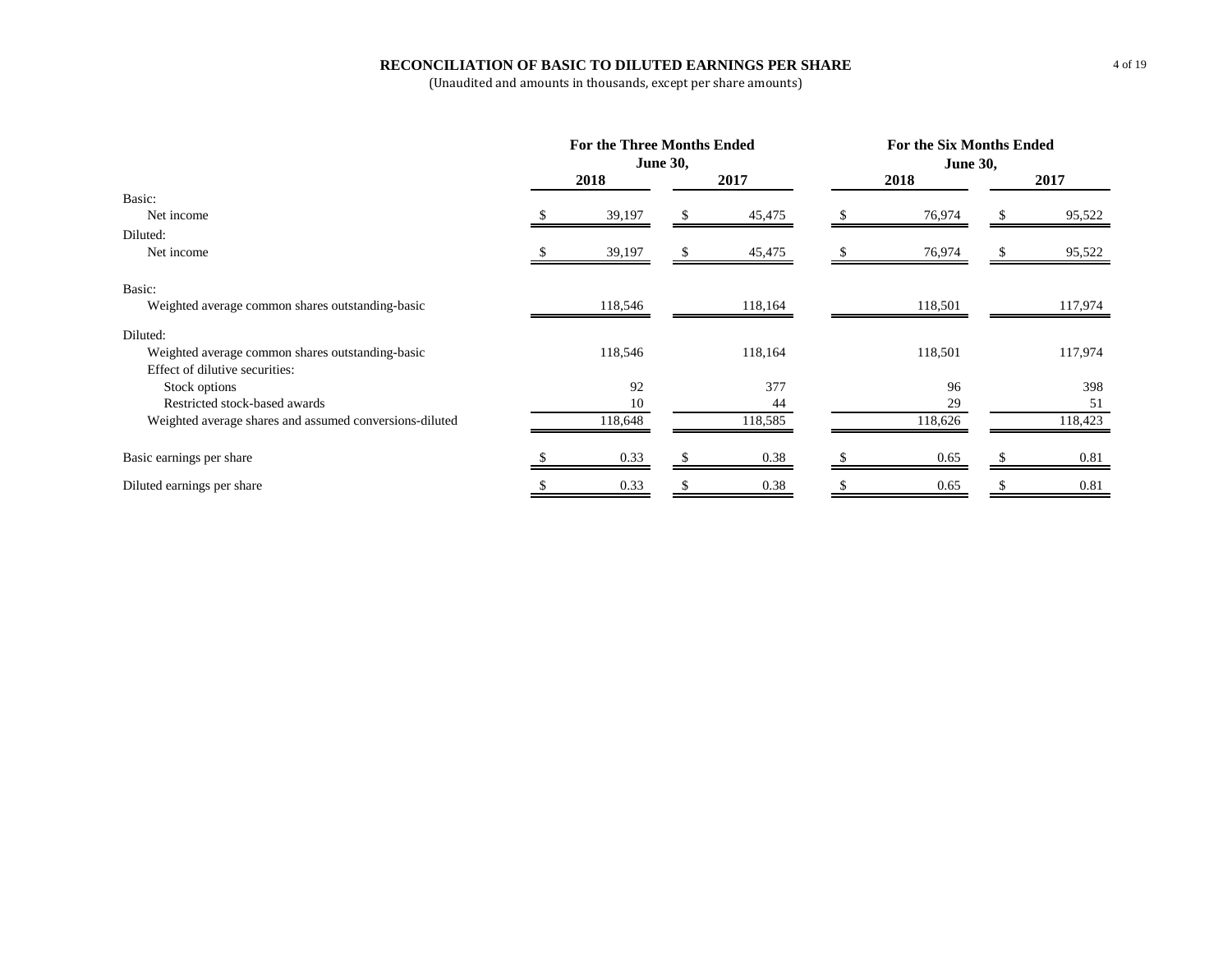# **CALCULATION OF ADJUSTED DILUTED EARNINGS PER SHARE**

|                                                           | For the Three Months Ended | <b>June 30,</b> |         | <b>For the Six Months Ended</b><br><b>June 30,</b> |         |    |         |  |  |
|-----------------------------------------------------------|----------------------------|-----------------|---------|----------------------------------------------------|---------|----|---------|--|--|
|                                                           | 2018                       |                 | 2017    |                                                    | 2018    |    | 2017    |  |  |
| Net Income                                                | \$<br>39,197               | \$              | 45,475  | \$                                                 | 76,974  | \$ | 95,522  |  |  |
| Special items:                                            |                            |                 |         |                                                    |         |    |         |  |  |
| Expenses associated with debt refinancing transactions    | 1,016                      |                 |         |                                                    | 1,016   |    |         |  |  |
| Expenses associated with mergers and acquisitions         | 821                        |                 | 301     |                                                    | 1,339   |    | 431     |  |  |
| Asset impairments                                         | 1,580                      |                 |         |                                                    | 1,580   |    | 259     |  |  |
| Diluted adjusted net income                               | 42,614                     |                 | 45,776  |                                                    | 80,909  | £. | 96,212  |  |  |
| Weighted average common shares outstanding - basic        | 118,546                    |                 | 118,164 |                                                    | 118,501 |    | 117,974 |  |  |
| Effect of dilutive securities:                            |                            |                 |         |                                                    |         |    |         |  |  |
| Stock options                                             | 92                         |                 | 377     |                                                    | 96      |    | 398     |  |  |
| Restricted stock-based awards                             | 10                         |                 | 44      |                                                    | 29      |    | 51      |  |  |
| Weighted average shares and assumed conversions - diluted | 118,648                    |                 | 118,585 |                                                    | 118,626 |    | 118,423 |  |  |
| <b>Adjusted Diluted Earnings Per Share</b>                | 0.36                       |                 | 0.39    |                                                    | 0.68    |    | 0.81    |  |  |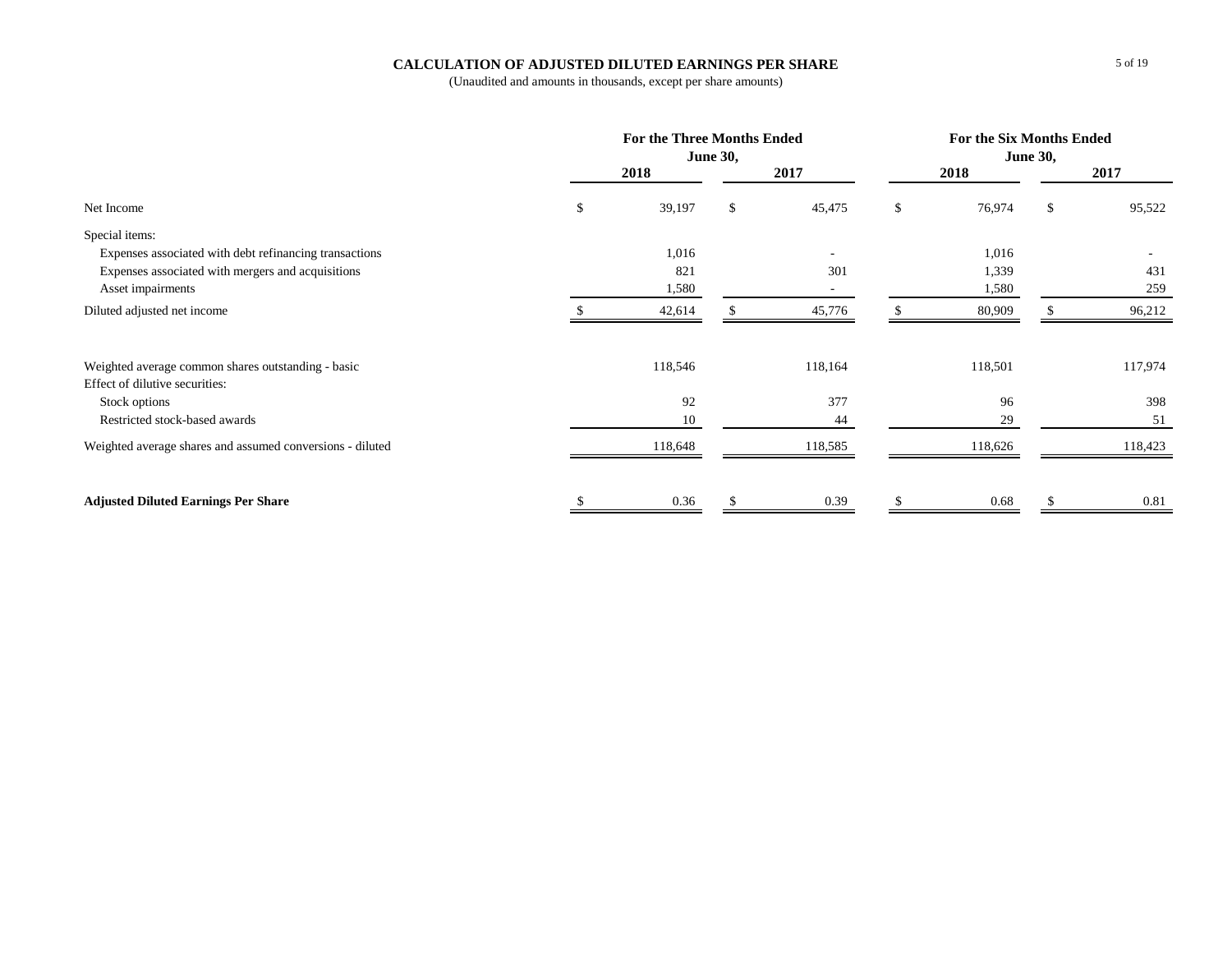### **FUNDS FROM OPERATIONS**

(Unaudited and amounts in thousands, except per share amounts)

|                                                        |     | <b>For the Three Months Ended</b> |                    | For the Six Months Ended |                 |           |              |           |  |  |
|--------------------------------------------------------|-----|-----------------------------------|--------------------|--------------------------|-----------------|-----------|--------------|-----------|--|--|
|                                                        |     |                                   | <b>June 30,</b>    |                          | <b>June 30,</b> |           |              |           |  |  |
|                                                        |     | 2018                              |                    | 2017                     |                 | 2018      |              | 2017      |  |  |
| <b>FUNDS FROM OPERATIONS:</b>                          |     |                                   |                    |                          |                 |           |              |           |  |  |
| Net income                                             | \$. | 39,197                            | \$                 | 45,475                   | \$              | 76,974    | \$           | 95,522    |  |  |
| Depreciation and amortization of real estate assets    |     | 24,921                            |                    | 23,956                   |                 | 49,329    |              | 47,655    |  |  |
| Impairment of real estate assets                       |     | 1,580                             |                    |                          |                 | 1,580     |              |           |  |  |
| Funds From Operations                                  | £.  | 65,698                            | $\mathbf{\hat{S}}$ | 69,431                   | $\mathbb{S}$    | 127,883   | $\mathbb{S}$ | 143,177   |  |  |
| Expenses associated with debt refinancing transactions |     | 1,016                             |                    |                          |                 | 1,016     |              |           |  |  |
| Expenses associated with mergers and acquisitions      |     | 821                               |                    | 301                      |                 | 1,339     |              | 431       |  |  |
| Goodwill and other impairments                         |     |                                   |                    |                          |                 |           |              | 259       |  |  |
| Normalized Funds From Operations                       | \$. | 67,535                            | $\mathbb{S}$       | 69,732                   | \$              | 130,238   | \$           | 143,867   |  |  |
| Maintenance capital expenditures on real estate assets |     | (6,677)                           |                    | (6,609)                  |                 | (13, 448) |              | (10, 353) |  |  |
| Stock-based compensation                               |     | 3,980                             |                    | 4,059                    |                 | 7,466     |              | 8,145     |  |  |
| Amortization of debt costs                             |     | 814                               |                    | 783                      |                 | 1,705     |              | 1,566     |  |  |
| Other non-cash revenue and expenses                    |     | (887)                             |                    | (1,510)                  |                 | (1,640)   |              | (3,020)   |  |  |
| <b>Adjusted Funds From Operations</b>                  |     | 64,765                            | -S                 | 66,455                   |                 | 124,321   | -S           | 140,205   |  |  |
| <b>FUNDS FROM OPERATIONS PER SHARE:</b>                |     |                                   |                    |                          |                 |           |              |           |  |  |
| <b>Basic</b>                                           |     | 0.55                              |                    | 0.59                     |                 | 1.08      |              | 1.21      |  |  |
| Diluted                                                |     | 0.55                              | -S                 | 0.59                     | \$              | 1.08      |              | 1.21      |  |  |
| <b>NORMALIZED FUNDS FROM OPERATIONS PER SHARE:</b>     |     |                                   |                    |                          |                 |           |              |           |  |  |
| <b>Basic</b>                                           |     | 0.57                              |                    | 0.59                     |                 | 1.10      |              | 1.22      |  |  |
| Diluted                                                |     | 0.57                              |                    | 0.59                     |                 | 1.10      |              | 1.21      |  |  |
| ADJUSTED FUNDS FROM OPERATIONS PER SHARE:              |     |                                   |                    |                          |                 |           |              |           |  |  |
| <b>Basic</b>                                           |     | 0.55                              | \$                 | 0.56                     |                 | 1.05      |              | 1.19      |  |  |
| Diluted                                                |     | 0.55                              | \$                 | 0.56                     |                 | 1.05      |              | 1.18      |  |  |

FFO and AFFO are widely accepted non-GAAP supplemental measures of REIT performance following the standards established by the National Association of Real Estate Investment Trusts (NAREIT). The Company believes that FFO and AFFO are important operating measures that supplement discussion and analysis of the Company's results of operations and are used to review and assess operating performance of the Company and its facilities and their management teams. NAREIT defines FFO as net income computed in accordance with generally accepted accounting principles, excluding gains (or losses) from sales of property and extraordinary items, plus depreciation and amortization of real estate and impairment of depreciable real estate. Because the historical cost accounting convention used for real estate assets requires depreciation (except on land), this accounting presentation assumes that the value of real estate assets diminishes at a level rate over time. Because of the unique structure, design and use of the Company's properties, management believes that assessing performance of the Company's properties without the impact of depreciation or amortization is useful. The Company may make adjustments to FFO from time to time for certain other income and expenses that it considers non-recurring, infrequent or unusual, even though such items may require cash settlement, because such items do not reflect a necessary component of the ongoing operations of the Company. Even though expenses associated with mergers and acquisitions (M&A) may be recurring, the magnitude and timing fluctuate based on the timing and scope of M&A activity, and therefore, such expenses, which are not a necessary component of the ongoing operations of the Company, may not be comparable from period to period. Normalized FFO excludes the effects of such items. The Company calculates AFFO by adding to Normalized FFO non-cash expenses such as the amortization of deferred financing costs and stock-based compensation, and by subtracting from Normalized FFO recurring real estate expenditures that are capitalized and then amortized, but which are necessary to maintain a REIT's properties and its revenue stream. Some of these capital expenditures contain a discretionary element with respect to when they are incurred, while others may be more urgent. Therefore, these capital expenditures may fluctuate from quarter to quarter, depending on the nature of the expenditures required, seasonal factors such as weather, and budgetary conditions. Other companies may calculate FFO, Normalized FFO, and AFFO differently than the Company does, or adjust for other items, and therefore comparability may be limited. FFO, Normalized FFO, and AFFO and their corresponding per share measures are not measures of performance under GAAP, and should not be considered as an alternative to cash flows from operating activities, a measure of liquidity or an alternative to net income as indicators of the Company's operating performance or any other measure of performance derived in accordance with GAAP. This data should be read in conjunction with the Company's consolidated financial statements and related notes included in its filings with the Securities and Exchange Commission.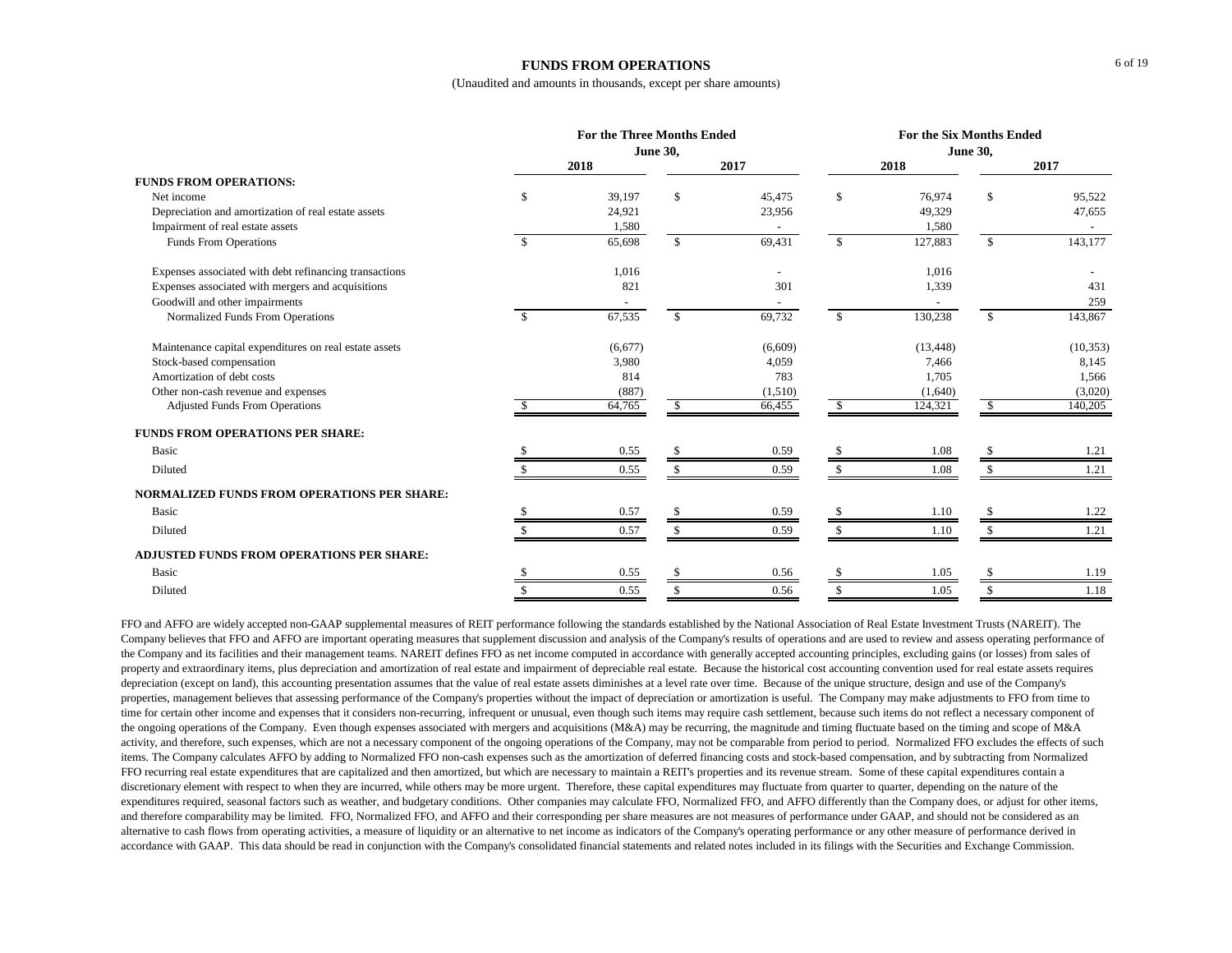## **SELECTED FINANCIAL INFORMATION**

|                                                                                                                                              |                          | June 30, 2018                         |                                     | March 31, 2018                        |                                | December 31, 2017                     |                          | September 30, 2017                    | June 30, 2017                 |                                       |
|----------------------------------------------------------------------------------------------------------------------------------------------|--------------------------|---------------------------------------|-------------------------------------|---------------------------------------|--------------------------------|---------------------------------------|--------------------------|---------------------------------------|-------------------------------|---------------------------------------|
| <b>BALANCE SHEET:</b><br>Property and equipment<br>Accumulated depreciation and amortization<br>Property and equipment, net                  | \$<br><sup>\$</sup>      | 4,340,497<br>(1,538,351)<br>2,802,146 | \$<br>$\mathbb{S}$                  | 4,337,776<br>(1,512,573)<br>2,825,203 | \$<br>$\mathbb{S}$             | 4,278,400<br>(1,475,951)<br>2,802,449 | \$<br>\$                 | 4,241,427<br>(1,441,951)<br>2,799,476 | \$<br>\$                      | 4,219,214<br>(1,413,136)<br>2,806,078 |
| Assets held for sale                                                                                                                         | \$                       | 12,600                                | \$                                  | $\sim$                                | \$                             | $\overline{\phantom{a}}$              | \$                       | $\overline{\phantom{a}}$              | \$                            |                                       |
| Total assets                                                                                                                                 | \$                       | 3,292,777                             | \$                                  | 3,264,450                             | \$                             | 3,272,398                             | \$                       | 3,242,766                             | \$                            | 3,224,316                             |
| Maintenance & technology capital expenditures for the quarter ended                                                                          | \$                       | 13,170                                | \$                                  | 17,795                                | \$                             | 20,950                                | \$                       | 14,517                                | \$                            | 12,522                                |
| Prison construction $\&$ land acquisition capital expenditures for the quarter ended                                                         | \$                       | 13,884                                | \$                                  | 3,448                                 | \$                             | 1,162                                 | \$                       | 2,155                                 | \$                            | 2,863                                 |
| Total debt                                                                                                                                   | \$                       | 1,508,040                             | \$                                  | 1,479,809                             | \$                             | 1,459,000                             | \$                       | 1,429,500                             | \$                            | 1,426,000                             |
| Equity book value                                                                                                                            | \$                       | 1,427,918                             | \$                                  | 1,434,210                             | \$                             | 1,451,608                             | \$                       | 1,458,681                             | \$                            | 1,463,344                             |
| LIQUIDITY:<br>Cash and cash equivalents                                                                                                      | \$                       | 71,368                                | \$                                  | 56,400                                | \$                             | 52,183                                | \$                       | 42,735                                | \$                            | 46,584                                |
| Availability under revolving credit facility                                                                                                 | \$                       | 682,271                               | \$                                  | 694,362                               | \$                             | 694,062                               | \$                       | 476,062                               | \$                            | 481,537                               |
| <b>CAPITALIZATION:</b><br>Common shares outstanding<br>Common share price at end of period<br>Market value of common equity at end of period | \$<br>$\sqrt{3}$         | 118,548<br>23.89<br>2,832,112         | \$<br>$\sqrt[6]{3}$                 | 118,544<br>19.52<br>2,313,979         | \$<br>$\overline{\mathcal{S}}$ | 118,204<br>22.50<br>2,659,590         | \$<br>$\sqrt[6]{3}$      | 118,191<br>26.77<br>3,163,973         | \$<br>$\sqrt[6]{\frac{1}{2}}$ | 118,179<br>27.58<br>3,259,377         |
| Total equity market capitalization                                                                                                           | \$                       | 2,832,112                             | $\overline{\mathcal{S}}$            | 2,313,979                             | $\overline{\mathcal{S}}$       | 2,659,590                             | $\overline{\mathcal{S}}$ | 3,163,973                             | $\sqrt{2}$                    | 3,259,377                             |
| Total market capitalization (market value of equity plus debt)                                                                               | $\mathbb{S}$             | 4,340,152                             | \$                                  | 3,793,788                             | \$                             | 4,118,590                             | $\mathcal{S}$            | 4,593,473                             | \$                            | 4,685,377                             |
| <b>Regular Dividends</b>                                                                                                                     | \$                       | 51,478                                | $\mathbb{S}$                        | 51,533                                | \$                             | 49,558                                | $\mathsf{\$}$            | 50,072                                | \$                            | 50,098                                |
| Dividends per common share                                                                                                                   | \$                       | 0.43                                  | \$                                  | 0.43                                  | \$                             | 0.42                                  | \$                       | 0.42                                  | \$                            | 0.42                                  |
| Annualized dividend yield                                                                                                                    |                          | 7.2%                                  |                                     | 8.8%                                  |                                | 7.5%                                  |                          | 6.3%                                  |                               | 6.1%                                  |
| <b>EBITDA</b>                                                                                                                                | \$                       | 99,640                                | \$                                  | 97,076                                | \$                             | 103,033                               | \$                       | 97,597                                | \$                            | 102,466                               |
| <b>ADJUSTED EBITDA</b>                                                                                                                       | \$                       | 97,531                                | \$                                  | 92,055                                | \$                             | 98,357                                | \$                       | 93,313                                | \$                            | 97,034                                |
| <b>NORMALIZED FUNDS FROM OPERATIONS</b>                                                                                                      | \$                       | 67,535                                | \$                                  | 62,703                                | \$                             | 71,379                                | \$                       | 66,388                                | \$                            | 69,732                                |
| Basic normalized funds from operations per share                                                                                             | <sup>\$</sup>            | 0.57                                  | \$                                  | 0.53                                  | \$                             | 0.60                                  |                          | 0.56                                  | \$                            | 0.59                                  |
| Diluted normalized funds from operations per share                                                                                           | $\overline{\mathcal{S}}$ | 0.57                                  | $\overline{\overline{\mathcal{S}}}$ | 0.53                                  | $\overline{\mathcal{S}}$       | 0.60                                  | $\overline{\mathcal{S}}$ | 0.56                                  | $\overline{\mathcal{S}}$      | 0.59                                  |
| FFO PAYOUT RATIO                                                                                                                             |                          | 75.4%                                 |                                     | 81.1%                                 |                                | 70.0%                                 |                          | 75.0%                                 |                               | 71.2%                                 |
| <b>ADJUSTED FUNDS FROM OPERATIONS</b>                                                                                                        |                          | 64,765                                | $\mathbb{S}$                        | 59,556                                | \$                             | 62,203                                | $\mathsf{\$}$            | 63,390                                | \$                            | 66,455                                |
| Basic adjusted funds from operations per share<br>Diluted adjusted funds from operations per share                                           |                          | 0.55<br>0.55                          | \$.                                 | 0.50<br>0.50                          | \$.<br>S                       | 0.53<br>0.53                          | S                        | 0.54<br>0.53                          | \$<br>\$                      | 0.56<br>0.56                          |
|                                                                                                                                              |                          |                                       |                                     |                                       |                                |                                       |                          |                                       |                               |                                       |
| <b>AFFO PAYOUT RATIO</b>                                                                                                                     |                          | 78.2%                                 |                                     | 86.0%                                 |                                | 79.2%                                 |                          | 79.2%                                 |                               | 75.0%                                 |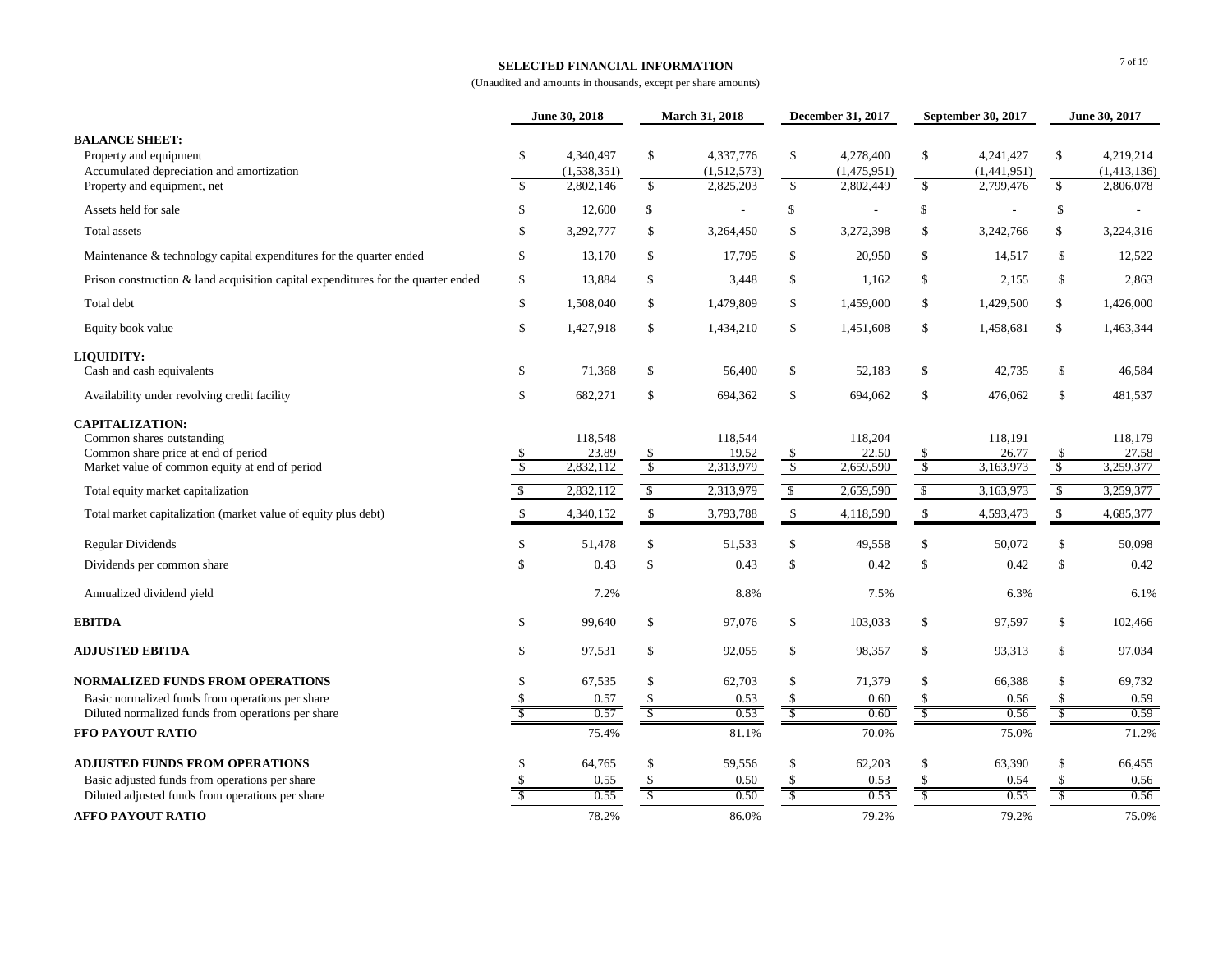## **SELECTED FINANCIAL INFORMATION**

#### (Unaudited and amounts in thousands, except per share amounts)

|                                                                                       |    | For the Three Months Ended June 30,<br>2018 |               | 2017           |              | For the Six Months Ended June 30,<br>2018 | 2017            |
|---------------------------------------------------------------------------------------|----|---------------------------------------------|---------------|----------------|--------------|-------------------------------------------|-----------------|
| Number of days per period                                                             |    | 91                                          |               | 91             |              | 181                                       | 181             |
| <b>ALL FACILITIES:</b><br>Average available beds                                      |    | 78,047                                      |               | 82,447         |              | 78,047                                    | 82,711          |
|                                                                                       |    |                                             |               |                |              |                                           |                 |
| Average compensated occupancy                                                         |    | 80.2%                                       |               | 79.0%          |              | 79.9%                                     | 80.0%           |
| Total compensated man-days                                                            |    | 5,693,948                                   |               | 5,929,565      |              | 11,289,546                                | 11,976,804      |
| Revenue per compensated man-day<br>Operating expenses per compensated man-day:        | \$ | 76.19                                       | $\mathbb S$   | 71.90          | \$           | 76.09                                     | \$<br>71.98     |
| Fixed expense (1)<br>Variable expense                                                 |    | 39.66<br>16.34                              |               | 37.11          |              | 40.12                                     | 37.56           |
| Total                                                                                 |    | 56.00                                       |               | 15.26<br>52.37 |              | 16.25<br>56.37                            | 14.96<br>52.52  |
| Operating income per compensated man-day                                              |    | 20.19                                       | <sup>\$</sup> | 19.53          | \$           | 19.72                                     | \$<br>19.46     |
| Operating margin                                                                      |    | 26.5%                                       |               | 27.2%          |              | 25.9%                                     | 27.0%           |
|                                                                                       |    |                                             |               |                |              |                                           |                 |
| DEPRECIATION AND AMORTIZATION:                                                        |    |                                             |               |                |              |                                           |                 |
| Depreciation and amortization expense on real estate                                  |    | 24,921                                      |               | 23,956         |              | 49,329                                    | 47,655          |
| Depreciation expense associated with STFRC rent payment<br>Other depreciation expense |    | 4,102<br>9,000                              |               | 4,102<br>8,452 |              | 8,159<br>17,830                           | 8,159<br>16,672 |
| Amortization of intangibles                                                           |    | 537                                         |               | 290            |              | 1,331                                     | 571             |
| Depreciation and amortization                                                         | £. | 38,560                                      | \$            | 36,800         | \$           | 76,649                                    | \$<br>73,057    |
| <b>NET OPERATING INCOME:</b>                                                          |    |                                             |               |                |              |                                           |                 |
| Revenue                                                                               |    |                                             |               |                |              |                                           |                 |
| Safety                                                                                | \$ | 413,208                                     | \$            | 408,781        | \$           | 817,706                                   | \$<br>827,464   |
| Community                                                                             |    | 24,718                                      |               | 17,579         |              | 49,518                                    | 34,633          |
| Properties                                                                            |    | 12,001                                      |               | 10,016         |              | 23,616                                    | 19,888          |
| Other                                                                                 |    | 2                                           |               | 17             |              | 5                                         | 92              |
| Total revenues                                                                        |    | 449,929                                     |               | 436,393        |              | 890,845                                   | 882,077         |
| <b>Operating Expenses</b>                                                             |    |                                             |               |                |              |                                           |                 |
| Safety                                                                                |    | 298,469                                     |               | 292,791        |              | 594,972                                   | 593,500         |
| Community                                                                             |    | 18,757                                      |               | 11,979         |              | 38,124                                    | 23,994          |
| Properties                                                                            |    | 3,172                                       |               | 2,983          |              | 6,286                                     | 5,406           |
| Other                                                                                 |    | 141                                         |               | 144            |              | 308                                       | 300             |
| Total operating expenses                                                              |    | 320,539                                     |               | 307,897        |              | 639,690                                   | 623,200         |
| Net Operating Income                                                                  |    |                                             |               |                |              |                                           |                 |
| Safety                                                                                |    | 114,739                                     |               | 115,990        |              | 222,734                                   | 233,964         |
| Community                                                                             |    | 5,961                                       |               | 5,600          |              | 11,394                                    | 10,639          |
| Properties                                                                            |    | 8,829                                       |               | 7,033          |              | 17,330                                    | 14,482          |
| Other                                                                                 |    | (139)                                       |               | (127)          |              | (303)                                     | (208)           |
| Total net operating income                                                            | \$ | 129,390                                     | \$            | 128,496        | $\mathbb{S}$ | 251,155                                   | \$<br>258,877   |

(1) Fixed expense and the corresponding fixed expense per compensated man-day for the three and six months ended June 30, 2018 include depreciation expense of \$4.1 million and \$8.2 million, respectively, and interest expen million and \$2.9 million, respectively, associated with the South Texas Family Residential Center (STFRC) lease payments. Fixed expense and the corresponding fixed expense per compensated man-day for the three and six mont June 30, 2017 include depreciation expense of \$4.1 million and \$8.2 million, respectively, and interest expense of \$1.6 million and \$3.3 million, respectively, associated with the STFRC lease payments. These amounts are al from our calculation of Adjusted EBITDA, because we believe this presentation is more reflective of the cash flows associated with the facility's operations, and therefore cash available to service our debt and pay dividen shareholders.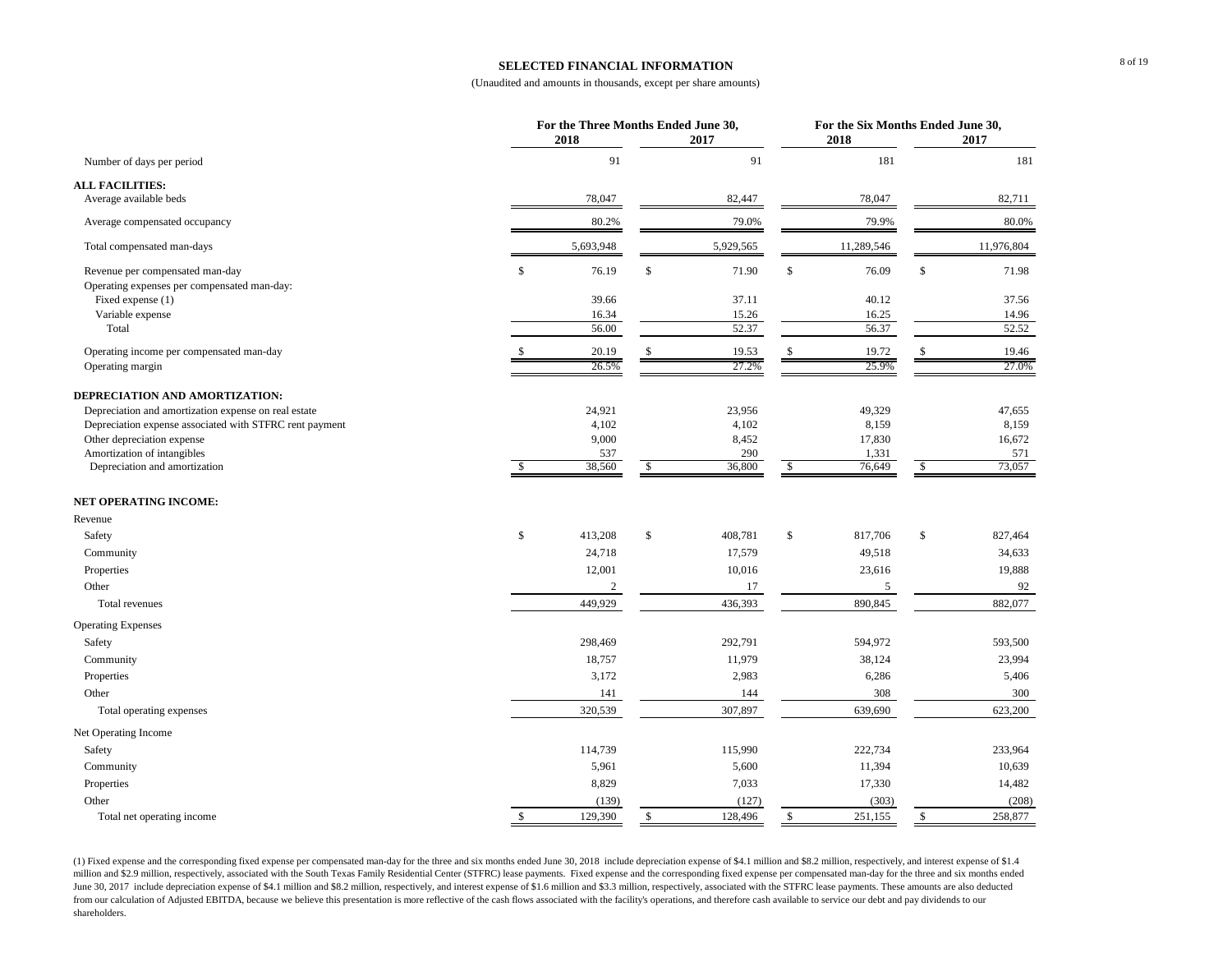#### **SEGMENT DATA**

#### (Unaudited and amounts in thousands, except per share amounts)

|                                                                                | For the Three Months Ended June 30,<br>2018 |               | 2017      |               | For the Six Months Ended June 30,<br>2018 |              | 2017       |
|--------------------------------------------------------------------------------|---------------------------------------------|---------------|-----------|---------------|-------------------------------------------|--------------|------------|
| <b>CORECIVIC SAFETY FACILITIES:</b>                                            |                                             |               |           |               |                                           |              |            |
| Facility revenue                                                               | \$<br>413,208                               | \$            | 408,781   | \$            | 817,706                                   | \$           | 827,464    |
| Operating expenses:                                                            |                                             |               |           |               |                                           |              |            |
| Fixed expense (1)                                                              | 213,899                                     |               | 210,575   |               | 428,536                                   |              | 430,658    |
| Variable expense                                                               | 90,096                                      |               | 87,949    |               | 177,501                                   |              | 174,306    |
| Total                                                                          | 303,995                                     |               | 298,524   |               | 606,037                                   |              | 604,964    |
| Facility net operating income                                                  | \$<br>109,213                               | $\frac{1}{2}$ | 110,257   | $\mathcal{S}$ | 211,669                                   | $\mathbb{S}$ | 222,500    |
| Average available beds                                                         | 72,833                                      |               | 77,881    |               | 72,833                                    |              | 78,178     |
| Average compensated occupancy                                                  | 80.2%                                       |               | 79.0%     |               | 79.9%                                     |              | 80.1%      |
| Total compensated man-days                                                     | 5,313,720                                   |               | 5,600,284 |               | 10,527,340                                |              | 11,328,839 |
| Revenue per compensated man-day<br>Operating expenses per compensated man-day: | \$<br>77.76                                 | \$            | 72.99     | \$            | 77.67                                     | \$           | 73.04      |
| Fixed $(1)$                                                                    | 40.25                                       |               | 37.60     |               | 40.71                                     |              | 38.01      |
| Variable                                                                       | 16.96                                       |               | 15.70     |               | 16.86                                     |              | 15.39      |
| Total                                                                          | 57.21                                       |               | 53.30     |               | 57.57                                     |              | 53.40      |
| Operating income per compensated man-day                                       | 20.55                                       | S.            | 19.69     | S             | 20.10                                     | S            | 19.64      |
| Operating margin                                                               | 26.4%                                       |               | 27.0%     |               | 25.9%                                     |              | 26.9%      |
| <b>CORECIVIC COMMUNITY FACILITIES:</b>                                         |                                             |               |           |               |                                           |              |            |
| Facility revenue (2)                                                           | \$<br>20,595                                | \$            | 17,579    | \$            | 41,267                                    | \$           | 34,633     |
| Operating expenses: (2)<br>Fixed expense                                       | 11,905                                      |               | 9,462     |               | 24,353                                    |              | 19,149     |
| Variable expense                                                               | 2,962                                       |               | 2,517     |               | 5,927                                     |              | 4,845      |
| Total                                                                          | 14,867                                      |               | 11,979    |               | 30,280                                    |              | 23,994     |
| Facility net operating income                                                  | \$<br>5,728                                 | \$            | 5,600     | \$            | 10,987                                    | \$           | 10,639     |
| Average available beds                                                         | 5,214                                       |               | 4,566     |               | 5,214                                     |              | 4,533      |
| Average compensated occupancy                                                  | 80.1%                                       |               | 79.2%     |               | 80.8%                                     |              | 79.0%      |
| Total compensated man-days                                                     | 380,228                                     |               | 329,281   |               | 762,206                                   |              | 647,965    |
| Revenue per compensated man-day<br>Operating expenses per compensated man-day: | \$<br>54.16                                 | \$            | 53.39     | \$            | 54.14                                     | \$           | 53.45      |
| Fixed expense                                                                  | 31.31                                       |               | 28.74     |               | 31.95                                     |              | 29.55      |
| Variable expense                                                               | 7.79                                        |               | 7.64      |               | 7.78                                      |              | 7.48       |
| Total                                                                          | 39.10                                       |               | 36.38     |               | 39.73                                     |              | 37.03      |
| Operating income per compensated man-day                                       | 15.06                                       |               | 17.01     |               | 14.41                                     |              | 16.42      |
| Operating margin                                                               | 27.8%                                       |               | 31.9%     |               | 26.6%                                     |              | 30.7%      |
|                                                                                |                                             |               |           |               |                                           |              |            |

(1) Fixed expense and the corresponding fixed expense per compensated man-day for the three and six months ended June 30, 2018 include depreciation expense of \$4.1 million and \$8.2 million, respectively, and interest expen \$1.4 million and \$2.9 million, respectively, associated with the STFRC lease payments. Fixed expense and the corresponding fixed expense per compensated man-day for the three and six months ended June 30, 2017 include depreciation expense of \$4.1 million and \$8.2 million, respectively, and interest expense of \$1.6 million and \$3.3 million, respectively, associated with the STFRC lease payments. These amounts are also deducted from our c of Adjusted EBITDA, because we believe this presentation is more reflective of the cash flows associated with the facility's operations, and therefore cash available to service our debt and pay dividends to our shareholders.

(2) Our CoreCivic Community segment includes the operating results of residential reentry centers we operate during each period, along with the operating results of our non-residential correctional alternative services. Ho facility revenue and operating expenses in this table, and the corresponding per compensated man-day amounts, of CoreCivic Community include only those related to the operation of the residential reentry centers. For the t six months ended June 30, 2018, our alternative services generated revenue of \$4.1 million and \$8.3 million, respectively, and incurred operating expenses of \$3.9 million and \$7.8 million, respectively.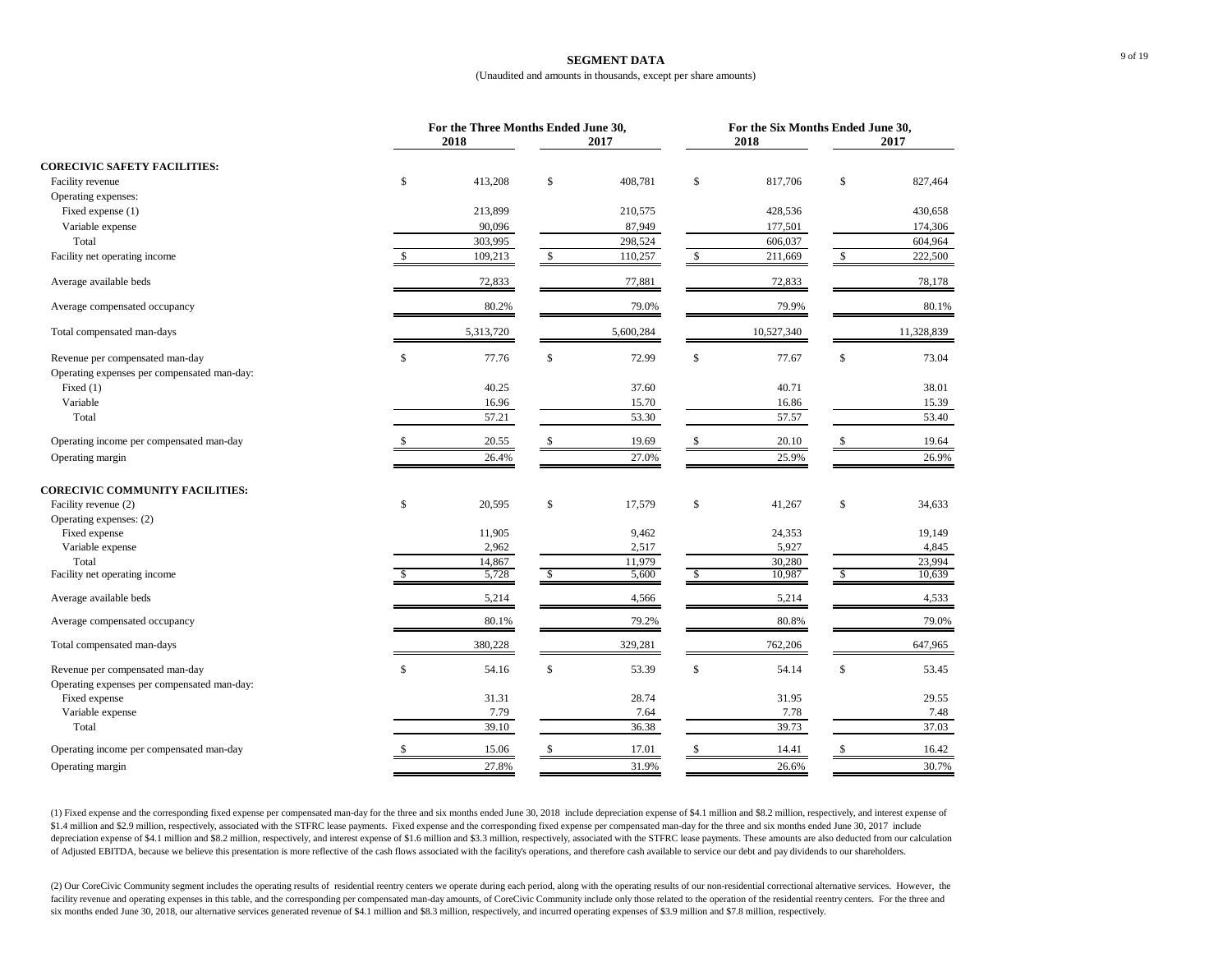#### **ANALYSIS OF OUTSTANDING DEBT** (Unaudited and amounts in thousands)

|                                               |    | Outstanding<br><b>Balance</b><br>12/31/2017 |     | Outstanding<br><b>Balance</b><br>6/30/2018 | <b>Stated</b><br><b>Interest</b><br>Rate | <b>Effective</b><br>Interest<br>Rate | 1)     | <b>Maturity</b><br>Date |    | Callable/<br>Redeemable                                                                                                                                                                                                                                                                                                          |
|-----------------------------------------------|----|---------------------------------------------|-----|--------------------------------------------|------------------------------------------|--------------------------------------|--------|-------------------------|----|----------------------------------------------------------------------------------------------------------------------------------------------------------------------------------------------------------------------------------------------------------------------------------------------------------------------------------|
| <b>Fixed Rate:</b>                            |    |                                             |     |                                            |                                          |                                      |        |                         |    |                                                                                                                                                                                                                                                                                                                                  |
| \$350 Million Senior Notes                    | s  | 350,000                                     | S   | 350,000                                    | 4.625%                                   | 4.80%                                |        | May 2023                |    | Prior to February 1, 2023, redeemable at a "make-whole" redemption<br>price, plus accrued and unpaid interest; thereafter the notes are<br>redeemable at 100% of the aggregate principal amount plus accrued and<br>unpaid interest.                                                                                             |
| \$325 Million Senior Notes                    |    | 325,000                                     |     | 325,000                                    | 4.125%                                   | 4.38%                                |        | April 2020              |    | Prior to January 1, 2020, redeemable at a "make-whole" redemption<br>price, plus accrued and unpaid interest; thereafter the notes are<br>redeemable at 100% of the aggregate principal amount plus accrued and<br>unpaid interest.                                                                                              |
| \$250 Million Senior Notes                    |    | 250,000                                     |     | 250,000                                    | 5.0%                                     | 5.19%                                |        | October 2022            |    | Prior to July 15, 2022, redeemable at a "make-whole" redemption price,<br>plus accrued and unpaid interest; thereafter the notes are redeemable at<br>100% of the aggregate principal amount plus accrued and unpaid<br>interest.                                                                                                |
| \$250 Million Senior Notes                    |    | 250,000                                     |     | 250,000                                    | 4.75%                                    | 4.91%                                |        | October 2027            |    | Prior to July 15, 2027, redeemable at a "make-whole" redemption price,<br>plus accrued and unpaid interest; thereafter the notes are redeemable at<br>100% of the aggregate principal amount plus accrued and unpaid<br>interest.                                                                                                |
| Non-Recourse Mortgage Note - Capital Commerce |    |                                             |     | 24,019                                     | 4.50%                                    | 4.70%                                |        | January 2033            |    | Subject to prepayment at any time with a prepayment charge, if any,<br>equal to an amount so as to maintain the same yield on the mortgage note<br>as if it had been carried through to its full term using Treasury<br>instruments having a term equal to the remaining term of the mortgage<br>note as of the prepayment date. |
| Non-Recourse Mortgage Note - Kansas           |    |                                             |     | 15,021                                     | 4.43%                                    | 4.75%                                |        | January 2040            |    | Redeemable in all or part at any time upon written notice of not less than<br>30 days and not more than 60 days prior to the date fixed for such<br>prepayment, with a "make-whole" amount, together with interest<br>accrued to, but not including, the redemption date.                                                        |
| <b>Total Fixed Rate Debt</b>                  |    | 1,175,000                                   |     | 1,214,040                                  |                                          |                                      |        |                         |    |                                                                                                                                                                                                                                                                                                                                  |
| <b>Floating Rate:</b>                         |    |                                             |     |                                            |                                          |                                      |        |                         |    |                                                                                                                                                                                                                                                                                                                                  |
| <b>Revolving Credit Facility</b>              |    | 199,000                                     |     | 94,000                                     | 3.60%                                    | 4.40%                                | 2), 3) | April 2023              |    |                                                                                                                                                                                                                                                                                                                                  |
| Term Loan                                     |    | 85,000                                      |     | 200,000                                    | 3.51%                                    | 3.52%                                | 2)     | April 2023              |    |                                                                                                                                                                                                                                                                                                                                  |
| <b>Total Floating Rate Debt</b>               |    | 284,000                                     |     | 294,000                                    |                                          |                                      |        |                         |    |                                                                                                                                                                                                                                                                                                                                  |
| <b>Grand Total Debt</b>                       | s. | 1.459,000                                   | \$. | 1.508.040                                  | 4.67%                                    | 4.90%                                |        | 5.11                    | 4) |                                                                                                                                                                                                                                                                                                                                  |

<sup>1)</sup> Includes amortization of debt issuance costs.

<sup>2)</sup> On April 17, 2018, the Company entered into the Second Amended and Restated Credit Agreement, ("the New Credit Agreement") in an aggregate principal amount of up to \$1.0 billion, replacing the pre-existing \$900.0 mill revolving credit facility and the associated incremental term loan. The New Credit Agreement provides for a term loan of \$200.0 million and a revolving credit facility in an aggregate principal amount of up to \$800.0 milli Agreement, among other things, extends the maturity for both the revolving credit facility and the term loan from July 2020 to April 2023, and increases the total leverage covenant from 5.0x to 5.5x. Interest rate margins, commitment fees for letters of credit remain the same under the New Credit Agreement, except for the addition of a new interest rate margin and fee tier to accommodate the increase in the covenant for total leverage from 5 remain substantially the same. The Company also has \$23.7 million of letters of credit outstanding under a sub-facility reducing the available capacity under the revolving credit facility to \$682.3 million as of June 30, 2 current leverage ratio, the revolving credit facility bears interest at LIBOR plus a margin of 1.50%.

<sup>3)</sup> The stated and effective interest rate on the revolving credit facility exclude interest associated with the outstanding letters of credit and the unused fees.

4) Represents the weighted average debt maturity in years.

#### *Debt Maturity Schedule at June 30, 2018:*

| Year              | <b>Total Debt</b><br><b>Maturing</b> | % of Debt<br><b>Maturing</b> | % of Debt<br><b>Maturing</b> |  |
|-------------------|--------------------------------------|------------------------------|------------------------------|--|
| 2018              | \$<br>3.090                          | 0.20%                        | 0.20%                        |  |
| 2019              | 8.720                                | 0.58%                        | 0.78%                        |  |
| 2020              | 338.191                              | 22.43%                       | 23.21%                       |  |
| 2021              | 14.410                               | 0.96%                        | 24.16%                       |  |
| 2022              | 268,022                              | 17.77%                       | 41.94%                       |  |
| <b>Thereafter</b> | 875.607                              | 58.06%                       | 100.00%                      |  |
|                   | 1.508.040                            | 100.00%                      |                              |  |

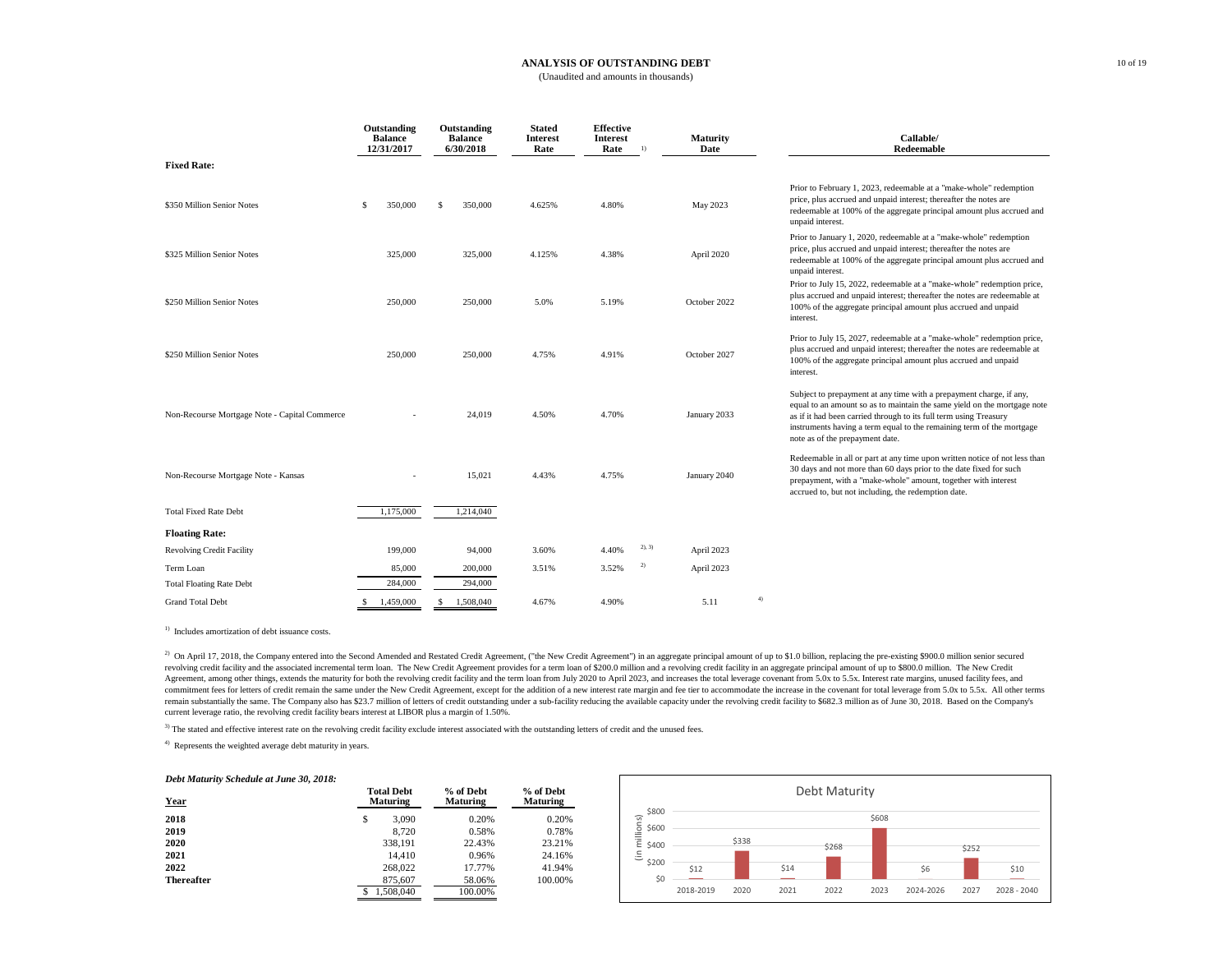# **SELECTED OPERATING RATIOS**

(Unaudited and amounts in thousands, except per share amounts)

|                                                                                                                           | <b>For the Three Months Ended</b><br><b>June 30,</b> |         |               | For the Six Months Ended<br><b>June 30,</b> |            |         |              |          |
|---------------------------------------------------------------------------------------------------------------------------|------------------------------------------------------|---------|---------------|---------------------------------------------|------------|---------|--------------|----------|
|                                                                                                                           |                                                      | 2018    |               | 2017                                        |            | 2018    |              | 2017     |
| <b>COVERAGE RATIOS:</b>                                                                                                   |                                                      |         |               |                                             |            |         |              |          |
| Interest coverage ratio (Adjusted EBITDA/Interest incurred) (x)                                                           |                                                      | 5.6x    |               | 6.7x                                        |            | 5.5x    |              | 6.9x     |
| Fixed charge coverage ratio (Adjusted EBITDA/(Interest incurred + Scheduled prin pmts)) $(x)$ <sup>**</sup>               |                                                      | 5.6x    |               | 5.7x                                        |            | 5.1x    |              | 5.8x     |
| Secured debt coverage ratio ((Secured debt - cash)/Annualized Adjusted EBITDA) $(x)$ <sup>**</sup>                        |                                                      | 0.6x    |               | 1.2x                                        |            | 0.7x    |              | 1.2x     |
| Total debt coverage ratio ((Total debt - cash)/Annualized Adjusted EBITDA) $(x)$ <sup>**</sup>                            |                                                      | 3.6x    |               | 3.6x                                        |            | 3.7x    |              | 3.5x     |
| Accounts receivable turnover (Annualized revenues/Accounts receivable) (x)                                                |                                                      | 8.3x    |               | 8.4x                                        |            | 8.2x    |              | 8.5x     |
| <b>DEBT/EQUITY RATIOS:</b>                                                                                                |                                                      |         |               |                                             |            |         |              |          |
| Total debt/Total market capitalization                                                                                    |                                                      | 34.7%   |               | 30.4%                                       |            | 34.7%   |              | 30.4%    |
| Total debt/Equity market capitalization                                                                                   |                                                      | 53.2%   |               | 43.8%                                       |            | 53.2%   |              | 43.8%    |
| Total debt/Book equity capitalization                                                                                     |                                                      | 105.6%  |               | 97.4%                                       |            | 105.6%  |              | 97.4%    |
| Total debt/Gross book value of real estate assets                                                                         |                                                      | 34.6%   |               | 33.8%                                       |            | 34.6%   |              | 33.8%    |
| <b>RETURN ON INVESTMENT RATIOS:</b>                                                                                       |                                                      |         |               |                                             |            |         |              |          |
| Annualized return on operating real estate investments                                                                    |                                                      |         |               |                                             |            |         |              |          |
| (Annualized Adjusted EBITDA/Average operating real estate investments (undepreciated book value)*)                        |                                                      | 9.0%    |               | 9.2%                                        |            | 8.8%    |              | 9.4%     |
| Annualized return on total assets                                                                                         |                                                      |         |               |                                             |            |         |              |          |
| (Annualized Adjusted EBITDA/Average total assets (undepreciated book value)*)                                             |                                                      | 8.1%    |               | 8.4%                                        |            | 7.9%    |              | 8.5%     |
| <b>OVERHEAD RATIOS:</b>                                                                                                   |                                                      |         |               |                                             |            |         |              |          |
| Annualized general & administrative expenses (excl. non-recurring costs)/Average total assets (undepreciated book value)* |                                                      | 2.2%    |               | 2.3%                                        |            | 2.1%    |              | 2.2%     |
| General & administrative expenses (excluding non-recurring costs)/Total revenues                                          |                                                      | 5.9%    |               | 6.0%                                        |            | 5.7%    |              | 5.8%     |
| <b>INTEREST EXPENSE, NET:</b>                                                                                             |                                                      |         |               |                                             |            |         |              |          |
| Interest income                                                                                                           | \$                                                   | (417)   | $\mathcal{S}$ | (327)                                       | \$         | (656)   | \$           | (539)    |
| Interest incurred                                                                                                         |                                                      | 17,286  |               | 14,535                                      |            | 34,188  |              | 28,780   |
| Interest expense associated with STFRC lease                                                                              |                                                      | 1,424   |               | 1,631                                       |            | 2,906   |              | 3,305    |
| Amortization of debt costs                                                                                                |                                                      | 814     |               | 783                                         |            | 1,705   |              | 1,566    |
| Capitalized interest                                                                                                      |                                                      | (69)    |               |                                             |            | (69)    |              |          |
| Interest expense, net                                                                                                     |                                                      | 19,038  | \$            | 16,622                                      | $\sqrt{2}$ | 38,074  | \$           | 33,112   |
| <b>EBITDA CALCULATION:</b>                                                                                                |                                                      |         |               |                                             |            |         |              |          |
| Net income                                                                                                                | \$                                                   | 39,197  | \$            | 45,475                                      | \$         | 76,974  | \$           | 95,522   |
| Interest expense                                                                                                          |                                                      | 19,455  |               | 16,949                                      |            | 38,730  |              | 33,651   |
| Depreciation and amortization                                                                                             |                                                      | 38,560  |               | 36,800                                      |            | 76,649  |              | 73,057   |
| Income tax expense                                                                                                        |                                                      | 2,428   |               | 3,242                                       |            | 4,363   |              | 5,727    |
| <b>EBITDA</b>                                                                                                             |                                                      | 99,640  |               | 102,466                                     |            | 196,716 |              | 207,957  |
| Expenses associated with debt refinancing transactions                                                                    |                                                      | 1,016   |               |                                             |            | 1,016   |              |          |
| Expenses associated with mergers and acquisitions                                                                         |                                                      | 821     |               | 301                                         |            | 1,339   |              | 431      |
| Depreciation expense associated with STFRC lease                                                                          |                                                      | (4,102) |               | (4,102)                                     |            | (8,159) |              | (8, 159) |
| Interest expense associated with STFRC lease                                                                              |                                                      | (1,424) |               | (1,631)                                     |            | (2,906) |              | (3,305)  |
| Asset impairments                                                                                                         |                                                      | 1,580   |               | $\sim$                                      |            | 1,580   |              | 259      |
| <b>ADJUSTED EBITDA</b>                                                                                                    | \$                                                   | 97,531  | $\mathbb{S}$  | 97,034                                      | \$         | 189,586 | $\mathbb{S}$ | 197,183  |

*\*Calculated as a simple average (beginning of period plus end of period divided by 2)*

*\*\*Excludes non-recourse debt and related EBITDA of CoreCivic of Kansas, LLC, issuer of the Kansas Mortgage Note*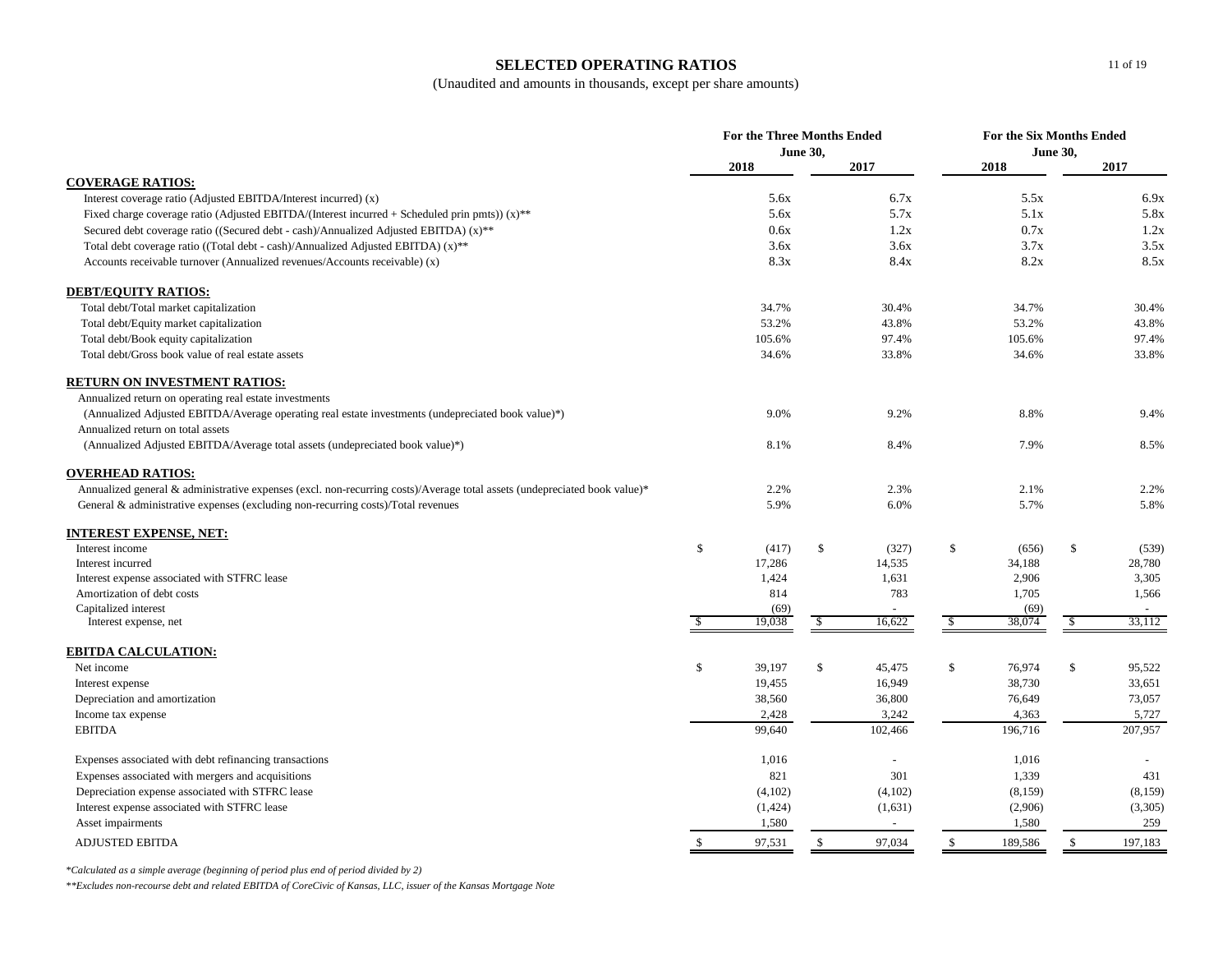| <b>CONTRACT RETENTION</b>     |       |        |        |                |       |                 |              |  |  |
|-------------------------------|-------|--------|--------|----------------|-------|-----------------|--------------|--|--|
|                               | 2013  | 2014   | 2015   | 2016           | 2017  | <b>YTD 2018</b> | <b>TOTAL</b> |  |  |
| <b>OWNED AND CONTROLLED:</b>  |       |        |        |                |       |                 |              |  |  |
| # of Contracts up for Renewal | 28    | 22     | 29     | 42             | 42    | 22              | 185          |  |  |
| # of Contracts Retained       | 25    | 22     | 26     | 39             | 40    | 21              | 173          |  |  |
| <b>Retention Rate</b>         | 89.3% | 100.0% | 89.7%  | 92.9%          | 95.2% | 95.5%           | 93.5%        |  |  |
| <b>MANAGED ONLY:</b>          |       |        |        |                |       |                 |              |  |  |
| # of Contracts up for Renewal | 13    | 7      | 10     | $\overline{4}$ | 8     |                 | 43           |  |  |
| # of Contracts Retained       | 11    | 4      | 10     | $\overline{4}$ |       |                 | 34           |  |  |
| <b>Retention Rate</b>         | 84.6% | 57.1%  | 100.0% | 100.0%         | 50.0% | 100.0%          | 79.1%        |  |  |
| <b>TOTAL RETENTION RATE</b>   | 87.8% | 89.7%  | 92.3%  | 93.5%          | 88.0% | 95.7%           | 90.8%        |  |  |

# **TOP TEN PARTNERS Percentage of Revenue for the Six Months Ended June 30, 2018**

(Revenue Percentages and Amounts are Inclusive of all Contracts with Respective Partners)



(1) Revenues of \$44.4 million, or 5% of total revenue, were earned under a contract in facilities housing out-of-state inmates.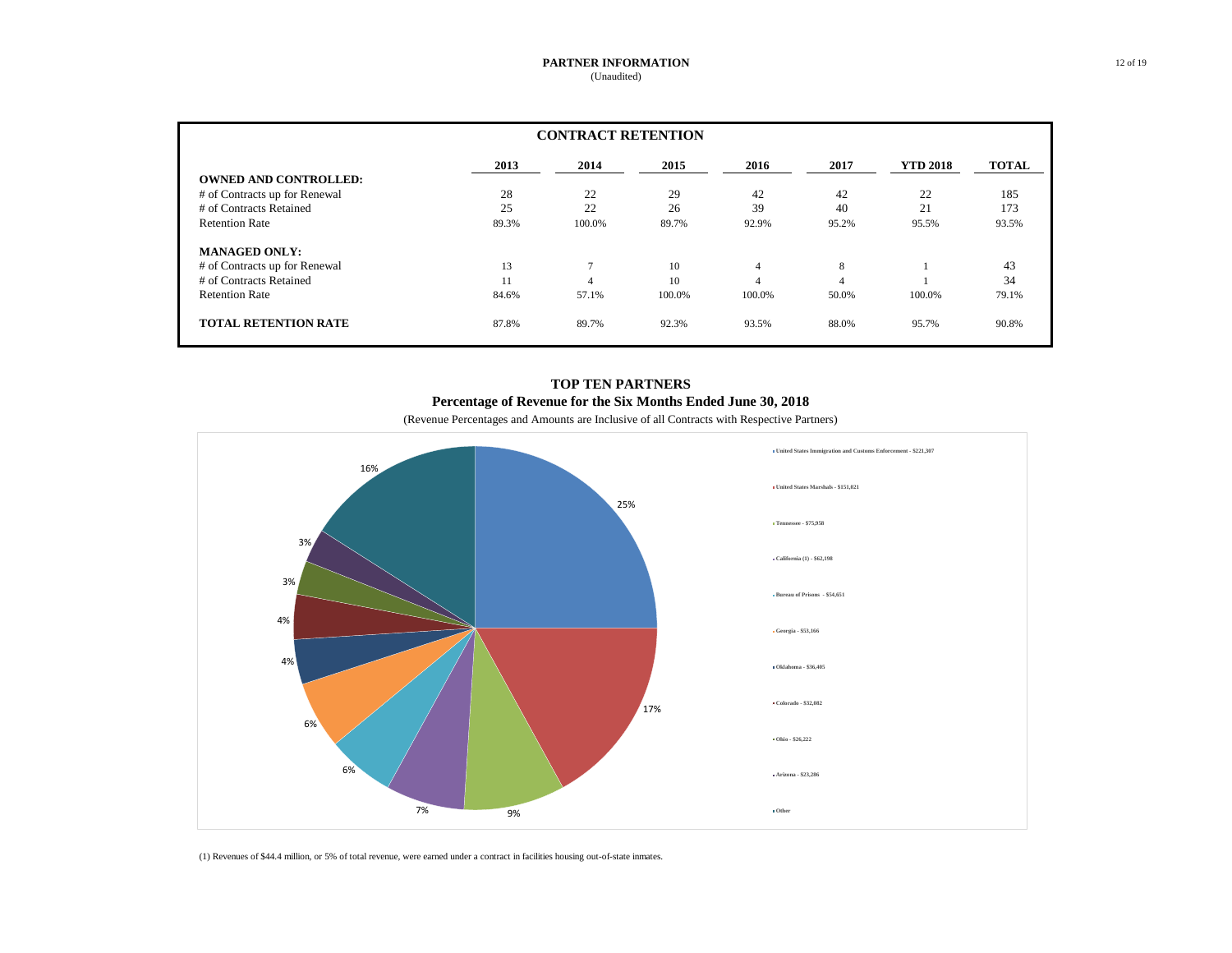## **FACILITY PORTFOLIO** 13 of 19

| <b>Facility Name</b>                                                                             | Year<br>Constructed/Acquired<br>(A) | <b>Primary Customer</b>              | <b>Design</b><br>Capacity (B) | <b>Security Level</b> | <b>Facility Type</b><br>(C) | Term       | <b>Remaining</b><br><b>Renewal Options</b><br>(D) | Compensated<br>Occupancy % for<br>the Quarter<br>ended 6/30/18 |
|--------------------------------------------------------------------------------------------------|-------------------------------------|--------------------------------------|-------------------------------|-----------------------|-----------------------------|------------|---------------------------------------------------|----------------------------------------------------------------|
| <b>CoreCivic Safety Facilities:</b>                                                              |                                     |                                      |                               |                       |                             |            |                                                   |                                                                |
| Safety- Owned and Managed:<br>Central Arizona Florence Correctional Complex<br>Florence, Arizona | 1994, 1998, 1999, 2004              | <b>USMS</b>                          | 4,128                         | Multi                 | Detention                   | Sep-18     | $(2)$ 5 year                                      | 106.13%                                                        |
| Eloy Detention Center<br>Eloy, Arizona                                                           | 1995, 1996                          | ICE                                  | 1,500                         | Medium                | Detention                   | Indefinite |                                                   | 96.83%                                                         |
| La Palma Correctional Center<br>Eloy, Arizona                                                    | 2008                                | State of California                  | 3,060                         | Multi                 | Correctional                | $Jun-19$   | Indefinite                                        | 94.18%                                                         |
| Red Rock Correctional Center (E)<br>Eloy, Arizona                                                | 2006, 2016                          | State of Arizona                     | 2,024                         | Medium                | $\mbox{Correctional}$       | $Jul-26$   | $(2)$ 5 year                                      | 96.58%                                                         |
| Saguaro Correctional Facility<br>Eloy, Arizona                                                   | 2007                                | State of Hawaii                      | 1,896                         | Multi                 | Correctional                | $Jun-19$   | $(2)$ 1 year                                      | 90.37%                                                         |
| Leo Chesney Correctional Center<br>Live Oak, California                                          | 1989                                |                                      | 240                           | ÷.                    |                             | ä,         |                                                   | 0.00%                                                          |
| Otay Mesa Detention Center<br>San Diego, California                                              | 2015                                | $\ensuremath{\textup{\textbf{ICE}}}$ | 1,482                         | Minimum/<br>Medium    | Detention                   | $Jun-20$   | $(1)$ 3 year                                      | 96.15%                                                         |
| Bent County Correctional Facility<br>Las Animas, Colorado                                        | 1992, 1997, 2008                    | State of Colorado                    | 1,420                         | Medium                | Correctional                | $Jun-19$   |                                                   | 97.41%                                                         |
| Crowley County Correctional Facility<br>Olney Springs, Colorado                                  | 2003, 2004                          | State of Colorado                    | 1,794                         | Medium                | Correctional                | $Jun-19$   |                                                   | 95.07%                                                         |
| Huerfano County Correctional Center<br>Walsenburg, Colorado                                      | 1997                                |                                      | 752                           | Medium                | Correctional                |            |                                                   | 0.00%                                                          |
| Kit Carson Correctional Center<br>Burlington, Colorado                                           | 1998, 2008                          |                                      | 1,488                         | Medium                | Correctional                |            |                                                   | 0.00%                                                          |
| Coffee Correctional Facility (F)<br>Nicholls, Georgia                                            | 1998, 1999, 2010                    | State of Georgia                     | 2,312                         | Medium                | Correctional                | $Jun-19$   | $(15)$ 1 year                                     | 111.44%                                                        |
| Jenkins Correctional Center (F)<br>Millen, Georgia                                               | 2012                                | State of Georgia                     | 1,124                         | Medium                | Correctional                | $Jun-19$   | $(16)$ 1 year                                     | 99.17%                                                         |
| McRae Correctional Facility<br>McRae, Georgia                                                    | 2000, 2002, 2012                    | <b>BOP</b>                           | 1,978                         | Medium                | Correctional                | $Nov-18$   | $(2)$ 2 year                                      | 82.56%                                                         |
| <b>Stewart Detention Center</b><br>Lumpkin, Georgia                                              | 2004                                | $\ensuremath{\text{ICE}}$            | 1,752                         | Medium                | Detention                   | Indefinite |                                                   | 106.28%                                                        |
| Wheeler Correctional Facility (F)<br>Alamo, Georgia                                              | 1998, 1999, 2010                    | State of Georgia                     | 2,312                         | Medium                | Correctional                | $Jun-19$   | $(15)$ 1 year                                     | 111.75%                                                        |
| Leavenworth Detention Center<br>Leavenworth, Kansas                                              | 1992, 2000, 2004,<br>2008           | <b>USMS</b>                          | 1,033                         | Maximum               | Detention                   | Dec-21     | $(1)$ 5 year                                      | 83.37%                                                         |
| Lee Adjustment Center<br>Beattyville, Kentucky                                                   | 1998                                | Commonwealth of Kentucky             | 816                           | Multi                 | Correctional                | $Jun-19$   | $(2)$ 1 year                                      | 54.20%                                                         |
| Marion Adjustment Center<br>St. Mary, Kentucky                                                   | 1998                                |                                      | 826                           | Minimum/<br>Medium    | Correctional                |            |                                                   | 0.00%                                                          |
| Southeast Kentucky Correctional Facility (G)<br>Wheelwright, Kentucky                            | 1998                                |                                      | 656                           | Minimum/<br>Medium    | Correctional                |            |                                                   | 0.00%                                                          |
| Prairie Correctional Facility<br>Appleton, Minnesota                                             | 1991                                |                                      | 1,600                         | Medium                | Correctional                |            |                                                   | 0.00%                                                          |
| Adams County Correctional Center<br>Adams County, Mississippi                                    | 2008                                | <b>BOP</b>                           | 2,232                         | Medium                | Correctional                | $Jul-19$   |                                                   | 100.63%                                                        |
| Tallahatchie County Correctional Facility (H)<br>Tutwiler, Mississippi                           | 2000, 2007, 2008                    | <b>USMS</b>                          | 2,672                         | Multi                 | Correctional                | $Jun-20$   | Indefinite                                        | 22.00%                                                         |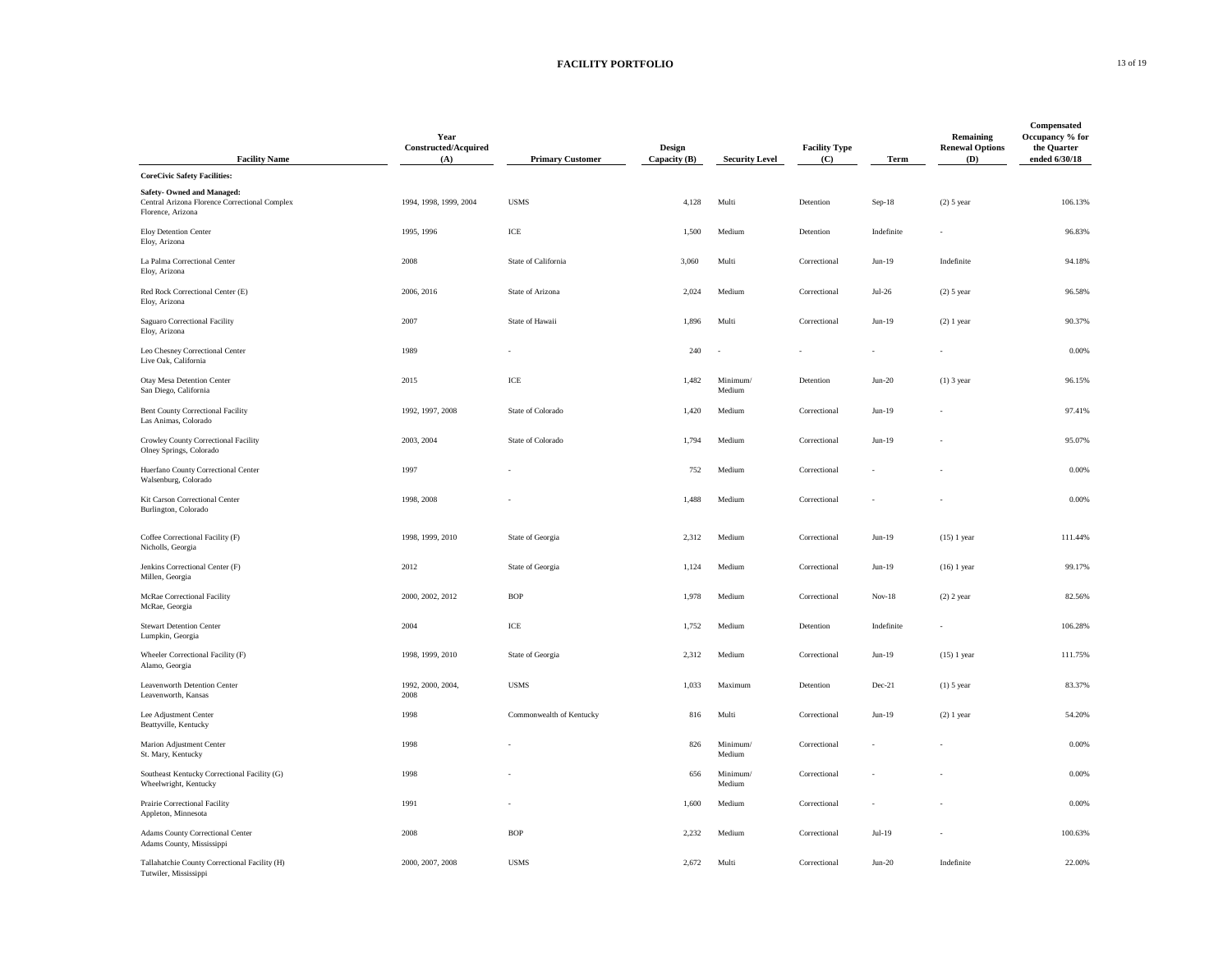## **FACILITY PORTFOLIO** 14 of 19

| <b>Facility Name</b>                                              | Year<br>Constructed/Acquired<br>(A) | <b>Primary Customer</b>              | Design<br>Capacity (B) | <b>Security Level</b> | <b>Facility Type</b><br>(C) | Term     | Remaining<br><b>Renewal Options</b><br>(D) | Compensated<br>Occupancy % for<br>the Quarter<br>ended 6/30/18 |
|-------------------------------------------------------------------|-------------------------------------|--------------------------------------|------------------------|-----------------------|-----------------------------|----------|--------------------------------------------|----------------------------------------------------------------|
| Crossroads Correctional Center (I)<br>Shelby, Montana             | 1999                                | State of Montana                     | 664                    | Multi                 | Correctional                | $Jun-17$ | $(1)$ 2 year                               | 97.83%                                                         |
| Nevada Southern Detention Center<br>Pahrump, Nevada               | 2010                                | <b>USMS</b>                          | 1,072                  | Medium                | Detention                   | Sep-20   | $(2)$ 5 year                               | 91.23%                                                         |
| Elizabeth Detention Center<br>Elizabeth, New Jersey               | 1963                                | ICE                                  | 300                    | Minimum               | Detention                   | Aug-19   | $(2)$ 1 year                               | 96.14%                                                         |
| Cibola County Corrections Center<br>Milan, New Mexico             | 1994, 1999                          | ICE                                  | 1,129                  | Medium                | Detention                   | Oct-21   | Indefinite                                 | 81.60%                                                         |
| Northwest New Mexico Correctional Center<br>Grants, New Mexico    | 1989, 2000                          | State of New Mexico                  | 596                    | Multi                 | Correctional                | $Jun-20$ |                                            | 117.66%                                                        |
| <b>Torrance County Detention Facility</b><br>Estancia, New Mexico | 1990, 1997                          |                                      | 910                    | Multi                 | Detention                   |          |                                            | 0.00%                                                          |
| Lake Erie Correctional Institution (J)<br>Conneaut, Ohio          | 2011                                | State of Ohio                        | 1,798                  | Medium                | Correctional                | $Jun-32$ | Indefinite                                 | 98.06%                                                         |
| Northeast Ohio Correctional Center<br>Youngstown, Ohio            | 1997                                | State of Ohio                        | 2,016                  | Medium                | Correctional                | $Jun-32$ | Indefinite                                 | 87.37%                                                         |
| Cimarron Correctional Facility (K)<br>Cushing, Oklahoma           | 1997, 2008                          | State of Oklahoma                    | 1,692                  | Multi                 | Correctional                | $Jun-19$ |                                            | 96.31%                                                         |
| Davis Correctional Facility (K)<br>Holdenville, Oklahoma          | 1996, 2008                          | State of Oklahoma                    | 1,670                  | Multi                 | Correctional                | $Jun-19$ |                                            | 98.63%                                                         |
| Diamondback Correctional Facility<br>Watonga, Oklahoma            | 1998, 2000                          |                                      | 2,160                  | Multi                 | Correctional                |          |                                            | 0.00%                                                          |
| Shelby Training Center<br>Memphis, Tennessee                      | 1986, 1995                          |                                      | 200                    | $\sim$                |                             |          |                                            | 0.00%                                                          |
| Trousdale Turner Correctional Center<br>Hartsville, Tennessee     | 2015                                | State of Tennessee                   | 2,552                  | Multi                 | Correctional                | $Jan-21$ |                                            | 97.73%                                                         |
| West Tennessee Detention Facility<br>Mason, Tennessee             | 1990, 1996                          | <b>USMS</b>                          | 600                    | Multi                 | Detention                   | Sep-19   | $(5)$ 2 year                               | 82.19%                                                         |
| Whiteville Correctional Facility (L)<br>Whiteville, Tennessee     | 1998                                | State of Tennessee                   | 1,536                  | Medium                | Correctional                | $Jun-21$ |                                            | 97.81%                                                         |
| <b>Eden Detention Center</b><br>Eden, Texas                       | 1995                                |                                      | 1,422                  | Medium                | Correctional                | ٠        |                                            | 0.00%                                                          |
| <b>Houston Processing Center</b><br>Houston, Texas                | 1984, 2005                          | ICE                                  | 1,000                  | Medium                | Detention                   | Aug-18   | $(3)$ 2 month                              | 93.87%                                                         |
| Laredo Processing Center<br>Laredo, Texas                         | 1985, 1990                          | ICE                                  | 258                    | Minimum/<br>Medium    | Detention                   | $Jul-23$ | Indefinite                                 | 131.12%                                                        |
| South Texas Family Residential Center<br>Dilley, Texas            | 2014                                | $\ensuremath{\textup{\textbf{ICE}}}$ | 2,400                  | $\sim$                | Residential                 | Sep-21   |                                            | 100.00%                                                        |
| T. Don Hutto Residential Center<br>Taylor, Texas                  | 1997                                | ICE                                  | 512                    | Medium                | Detention                   | $Jan-20$ | Indefinite                                 | 97.39%                                                         |
| Webb County Detention Center<br>Laredo, Texas                     | 1998                                | ICE                                  | 480                    | Medium                | Detention                   | Feb-23   |                                            | 74.53%                                                         |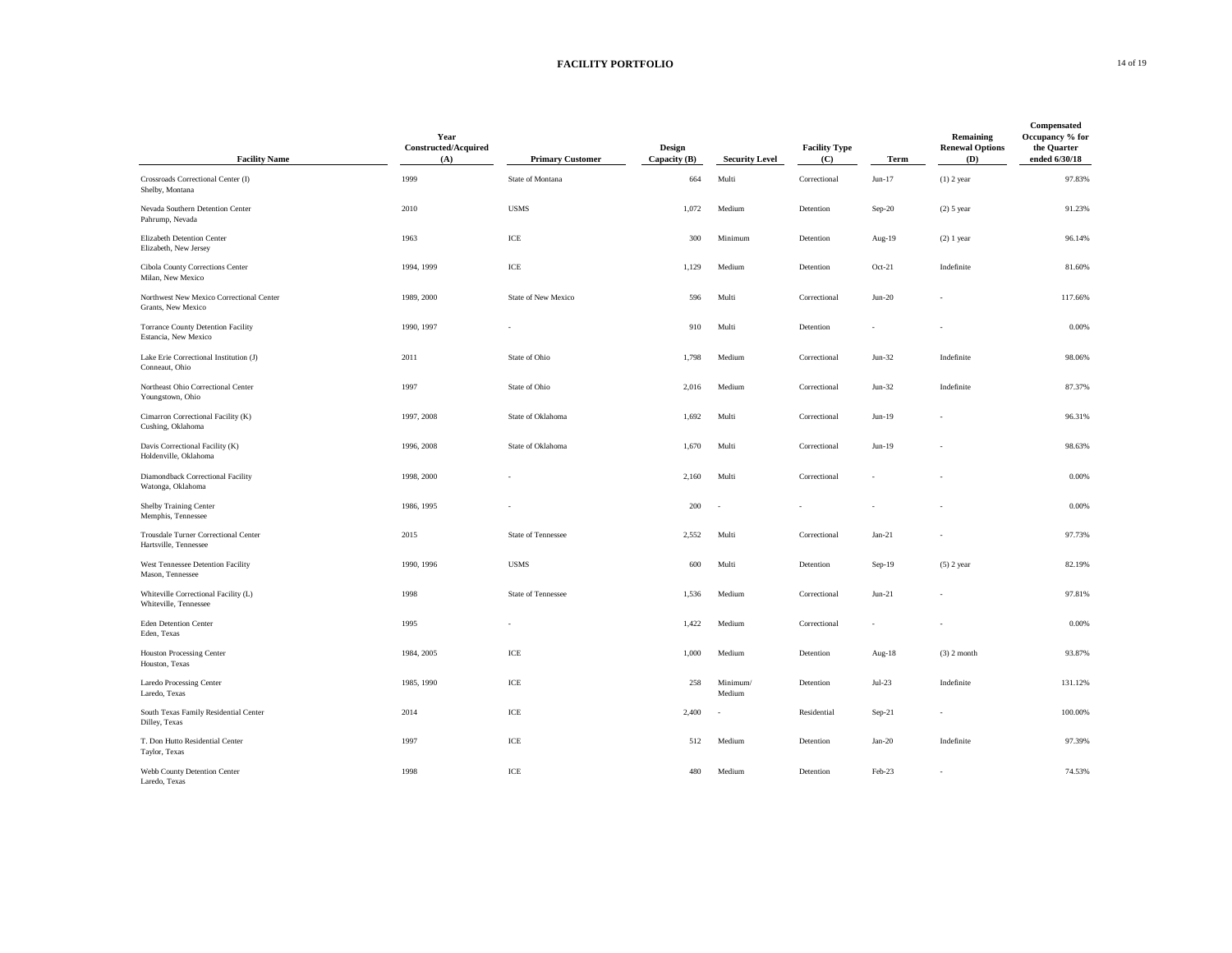## **FACILITY PORTFOLIO** 15 of 19

| <b>Facility Name</b>                                                         | Year<br>Constructed/Acquired<br>(A) | <b>Primary Customer</b> | Design<br>Capacity (B) | <b>Security Level</b>    | <b>Facility Type</b><br>(C) | Term     | Remaining<br><b>Renewal Options</b><br>(D) | Compensated<br>Occupancy % for<br>the Quarter<br>ended 6/30/18 |
|------------------------------------------------------------------------------|-------------------------------------|-------------------------|------------------------|--------------------------|-----------------------------|----------|--------------------------------------------|----------------------------------------------------------------|
| Safety-Managed Only:<br>Citrus County Detention Facility<br>Lecanto, Florida | 1992, 2007                          | Citrus County, FL       | 760                    | Multi                    | Detention                   | Sep-20   | Indefinite                                 | 81.13%                                                         |
| Lake City Correctional Facility<br>Lake City, Florida                        | 1997, 2005                          | State of Florida        | 893                    | Medium                   | Correctional                | $Jun-20$ | Indefinite                                 | 98.27%                                                         |
| Marion County Jail<br>Indianapolis, Indiana                                  | 1997, 2005                          | Marion County, IN       | 1,030                  | Multi                    | Detention                   | Dec-27   |                                            | 119.71%                                                        |
| Hardeman County Correctional Facility<br>Whiteville, Tennessee               | 1997                                | State of Tennessee      | 2,016                  | Medium                   | Correctional                | May-18   |                                            | 97.85%                                                         |
| Metro-Davidson County Detention Facility<br>Nashville, Tennessee             | 1992, 1995, 2011                    | Davidson County, TN     | 1,348                  | Multi                    | Detention                   | $Jan-20$ |                                            | 67.13%                                                         |
| Silverdale Facilities<br>Chattanooga, Tennessee                              | 1985, 1997, 1998,<br>2005, 2008     | Hamilton County, TN     | 1,046                  | Multi                    | Detention                   | Sep-21   | $(4)$ 4 year                               | 95.98%                                                         |
| South Central Correctional Center<br>Clifton, Tennessee                      | 1992, 1994, 1995,<br>2005           | State of Tennessee      | 1,676                  | Medium                   | Correctional                | $Jun-19$ |                                            | 96.46%                                                         |
| Total design capacity for CoreCivic Safety Facilities (51 Facilities)        |                                     |                         | 72,833                 |                          |                             |          |                                            | 80.2%                                                          |
| <b>CoreCivic Community Facilities:</b>                                       |                                     |                         |                        |                          |                             |          |                                            |                                                                |
| <b>Oracle Transitional Center</b><br>Tucson, Arizona                         | 2017                                | <b>BOP</b>              | 92                     | $\sim$                   | Community<br>Corrections    | Feb-19   |                                            | 47.15%                                                         |
| <b>CAI Boston Avenue</b><br>San Diego, California                            | 2013                                | State of California     | 120                    | $\overline{\phantom{a}}$ | Community<br>Corrections    | $Jun-19$ | $(3)$ 1 year                               | 96.34%                                                         |
| CAI Ocean View<br>San Diego, California                                      | 2013                                | <b>BOP</b>              | 483                    | ٠.                       | Community<br>Corrections    | May-19   | $(2) 1$ year                               | 98.91%                                                         |
| <b>Adams Transitional Center</b><br>Denver, Colorado                         | 2017                                | Adams County            | 102                    | $\sim$                   | Community<br>Corrections    | $Jun-18$ |                                            | 101.03%                                                        |
| Arapahoe Community Treatment Center<br>Englewood, Colorado                   | 2017                                | Arapahoe County         | 135                    | ÷.                       | Community<br>Corrections    | $Jun-18$ |                                            | 85.66%                                                         |
| <b>Boulder Community Treatment Center</b><br>Boulder, Colorado               | 2016                                | <b>Boulder County</b>   | 69                     | ÷.                       | Community<br>Corrections    | Dec-18   |                                            | 89.97%                                                         |
| Centennial Community Transition Center<br>Englewood, Colorado                | 2016                                | Arapahoe County         | 107                    | $\sim$                   | Community<br>Corrections    | $Jun-18$ |                                            | 99.08%                                                         |
| Columbine Facility<br>Denver, Colorado                                       | 2016                                | Denver County           | 60                     | ÷.                       | Community<br>Corrections    | $Jun-18$ |                                            | 94.32%                                                         |
| <b>Commerce Transitional Center</b><br>Commerce City, Colorado               | 2017                                | Adams County            | 136                    | $\sim$                   | Community<br>Corrections    | $Jun-18$ |                                            | 99.39%                                                         |
| Dahlia Facility<br>Denver, Colorado                                          | 2016                                | Denver County           | 120                    | $\sim$                   | Community<br>Corrections    | $Jun-18$ |                                            | 93.26%                                                         |
| Fox Facility and Training Center<br>Denver, Colorado                         | 2016                                | Denver County           | 90                     |                          | Community<br>Corrections    | $Jun-18$ |                                            | 87.48%                                                         |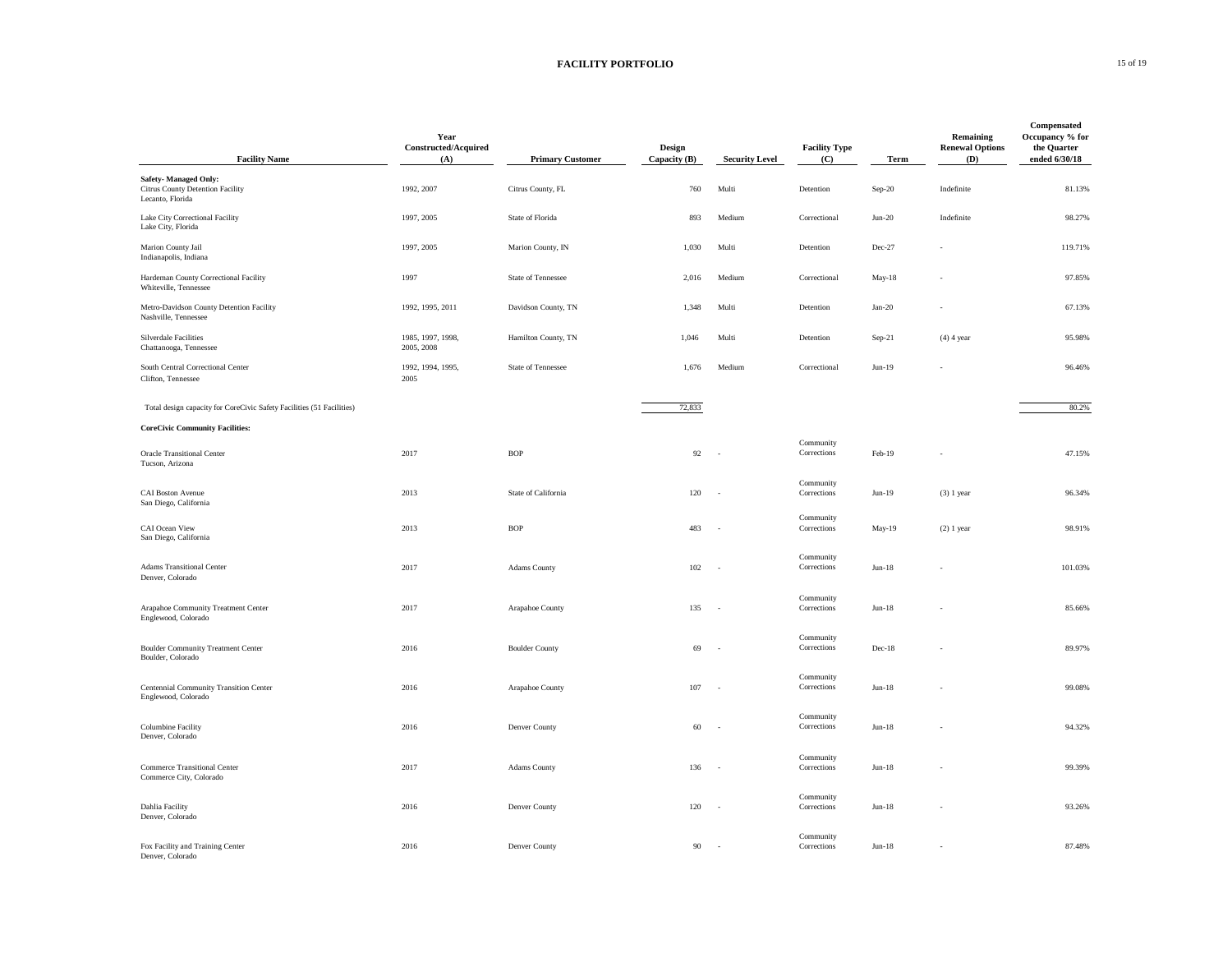## **FACILITY PORTFOLIO** 16 of 19

| <b>Facility Name</b>                                             | Year<br>Constructed/Acquired<br>(A) | <b>Primary Customer</b> | Design<br>Capacity (B) | <b>Security Level</b>    | <b>Facility Type</b><br>(C) | Term     | Remaining<br><b>Renewal Options</b><br>(D) | Compensated<br>Occupancy % for<br>the Quarter<br>ended 6/30/18 |
|------------------------------------------------------------------|-------------------------------------|-------------------------|------------------------|--------------------------|-----------------------------|----------|--------------------------------------------|----------------------------------------------------------------|
| Henderson Transitional Center<br>Henderson, Colorado             | 2017                                | Adams County            | 184                    | $\sim$                   | Community<br>Corrections    | $Jun-18$ |                                            | 98.47%                                                         |
| <b>Longmont Community Treatment Center</b><br>Longmont, Colorado | 2016                                | <b>Boulder County</b>   | 69                     | J,                       | Community<br>Corrections    | Dec-18   |                                            | 78.98%                                                         |
| <b>Ulster Facility</b><br>Denver, Colorado                       | 2016                                | Denver County           | 90                     | $\sim$                   | Community<br>Corrections    | $Jun-18$ |                                            | 89.52%                                                         |
| Carver Transitional Center<br>Oklahoma City, Oklahoma            | 2015                                | State of Oklahoma       | 494                    | ×.                       | Community<br>Corrections    | $Jun-19$ | $(3)$ 1 year                               | 59.11%                                                         |
| Oklahoma City Transitional Center<br>Oklahoma City, Oklahoma     | 2017                                | State of Oklahoma       | 200                    | ×,                       | Community<br>Corrections    | $Jun-19$ | $(3) 1$ year                               | 95.97%                                                         |
| <b>Tulsa Transitional Center</b><br>Tulsa, Oklahoma              | 2015                                | State of Oklahoma       | 390                    | $\sim$                   | Community<br>Corrections    | $Jun-19$ | $(3) 1$ year                               | 74.87%                                                         |
| Turley Residential Center<br>Tulsa, Oklahoma                     | 2015                                | State of Oklahoma       | 289                    | ٠.                       | Community<br>Corrections    | $Jun-19$ | $(3)$ 1 year                               | 49.94%                                                         |
| Austin Residential Reentry Center<br>Del Valle, Texas            | 2015                                | <b>BOP</b>              | 116                    | $\sim$                   | Community<br>Corrections    | Aug-18   |                                            | 56.63%                                                         |
| Austin Transitional Center<br>Del Valle, Texas                   | 2015                                | State of Texas          | 460                    | ÷.                       | Community<br>Corrections    | Aug-18   | $(2) 1$ year                               | 85.55%                                                         |
| Corpus Christi Transitional Center<br>Corpus Christi, Texas      | 2015                                | <b>State of Texas</b>   | 160                    | $\sim$                   | Community<br>Corrections    | Aug-19   |                                            | 79.70%                                                         |
| <b>Dallas Transitional Center</b><br>Hutchins, Texas             | 2015                                | <b>State of Texas</b>   | 300                    | $\sim$                   | Community<br>Corrections    | Aug-18   | $(2) 1$ year                               | 89.54%                                                         |
| El Paso Multi-Use Facility<br>El Paso, Texas                     | 2015                                | <b>State of Texas</b>   | 360                    | $\overline{\phantom{a}}$ | Community<br>Corrections    | Aug-18   | $(2)$ 1 year                               | 68.43%                                                         |
| El Paso Transitional Center<br>El Paso, Texas                    | 2015                                | <b>State of Texas</b>   | 224                    | $\sim$                   | Community<br>Corrections    | Aug-18   | $(2) 1$ year                               | 66.40%                                                         |
| Fort Worth Transitional Center<br>Fort Worth, Texas              | 2015                                | State of Texas          | 248                    | $\sim$                   | Community<br>Corrections    | Aug-18   | $(2) 1$ year                               | 77.48%                                                         |
| Cheyenne Transitional Center<br>Cheyenne, Wyoming                | 2015                                | State of Wyoming        | 116                    | $\sim$                   | Community<br>Corrections    | $Jun-20$ | $(2) 1$ year                               | 80.45%                                                         |
| Total design capacity for CoreCivic Community (26 Facilities)    |                                     |                         | 5,214                  |                          |                             |          |                                            | 80.1%                                                          |
| Total Design Capacity for all Facilities as of June 30, 2018     |                                     |                         | 78,047                 |                          |                             |          |                                            | 80.2%                                                          |
| <b>Less Idle Facilities (10 Facilities)</b>                      |                                     |                         | (10, 254)              |                          |                             |          |                                            | 0.0%                                                           |
| <b>Total Facilities, Excluding Idle Facilities</b>               |                                     |                         | 67,793                 |                          |                             |          |                                            | 92.3%                                                          |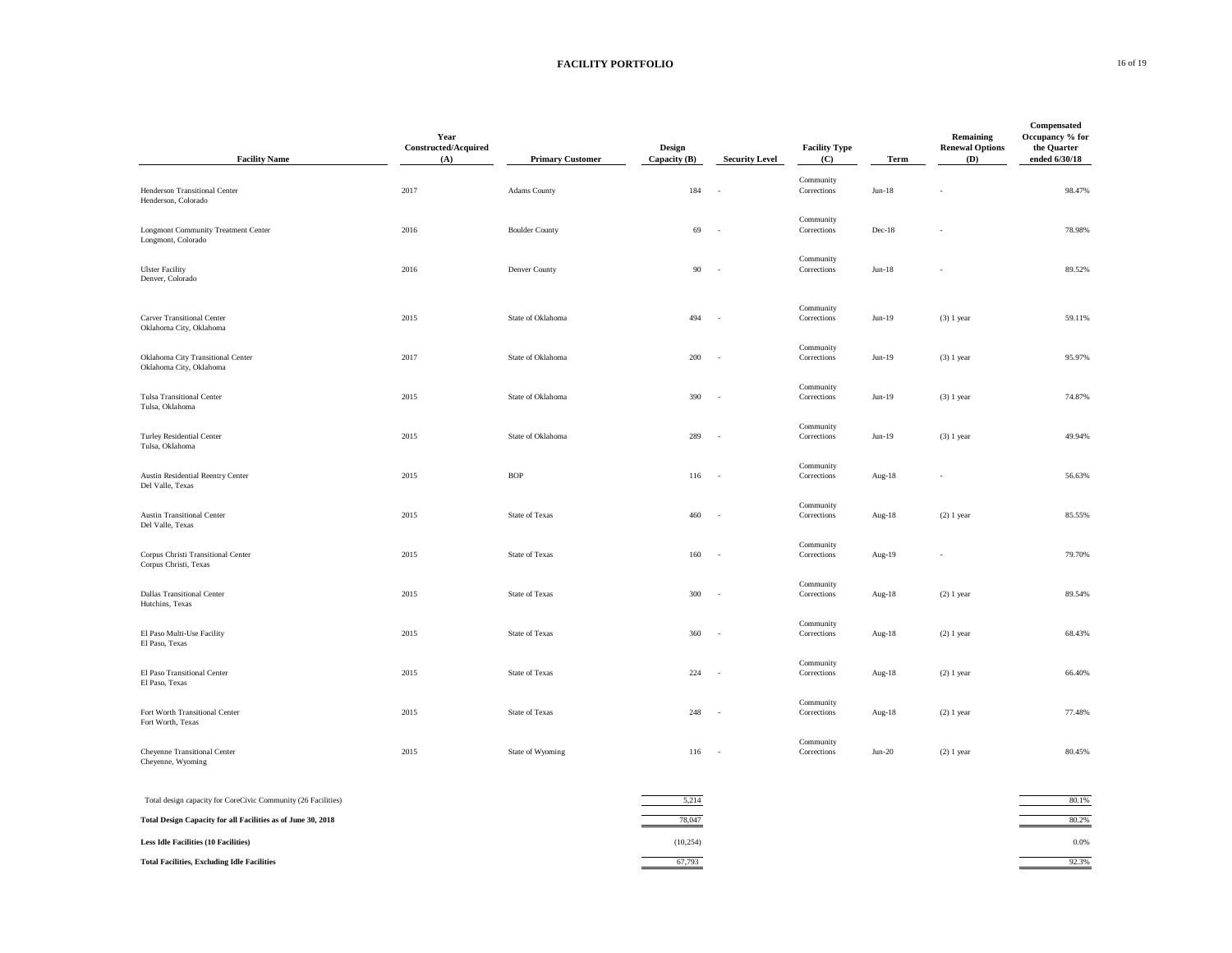## **FACILITY PORTFOLIO** 17 of 19

| <b>Property Name</b>                                                          | Year<br>Constructed/Acquired<br>(A) | <b>Primary Customer</b>                                                   | Design<br>Capacity $(B)$ | <b>Square Footage</b> | <b>Property Type</b><br>(C) | Term     | <b>Remaining</b><br><b>Renewal Options</b><br>(D) | Occupancy %<br>for the Quarter<br>ended 6/310/18 |
|-------------------------------------------------------------------------------|-------------------------------------|---------------------------------------------------------------------------|--------------------------|-----------------------|-----------------------------|----------|---------------------------------------------------|--------------------------------------------------|
| <b>CoreCivic Properties:</b>                                                  |                                     |                                                                           |                          |                       |                             |          |                                                   |                                                  |
| California City Correctional Center<br>California City, California            | 1999                                | State of California                                                       | 2,560                    | 522,000               | Correctional                | $Nov-20$ | Indefinite                                        | 100,00%                                          |
| Long Beach Community Corrections Center<br>Long Beach, California             | 2016                                | The GEO Group, Inc.                                                       | 112                      | 16,000                | Community<br>Corrections    | $Jun-20$ | $(1)$ 5 year                                      | 100.00%                                          |
| Stockton Female Community Corrections Facility<br>Stockton, California        | 2017                                | WestCare California, Inc.                                                 | 100                      | 15,000                | Community<br>Corrections    | Apr-21   | $(1)$ 5 year                                      | 100.00%                                          |
| Capital Commerce Center<br>Tallahassee, Florida                               | 2018                                | State of Florida - Florida Dept. of<br>Business & Professional Regulation |                          | 261,000               | Government-<br>Leased       | $Oct-27$ | $(2)$ 5 year                                      | 98.00%                                           |
| <b>Augusta Transitional Center</b><br>Augusta, Georgia                        | 2017                                | Georgia Department of Corrections                                         | 230                      | 29,000                | Community<br>Corrections    | $Jun-19$ | $(4)$ 1 year                                      | 100.00%                                          |
| Milledgeville<br>Milledgeville, Georgia                                       | 2017                                | GSA - Social Security Administration                                      |                          | 9,000                 | Government-<br>Leased       | $Jan-20$ |                                                   | 100.00%                                          |
| Greenville<br>Greenville, North Carolina                                      | 2017                                | GSA - Internal Revenue Service                                            |                          | 13,000                | Government-<br>Leased       | Mar-24   |                                                   | 90.83%                                           |
| Rockingham<br>Rockingham, North Carolina                                      | 2017                                | GSA - Social Security Administration                                      | ٠                        | 8,000                 | Government-<br>Leased       | Mar-25   |                                                   | 100.00%                                          |
| North Fork Correctional Facility<br>Sayre, Oklahoma                           | 1998, 2007                          | State of Oklahoma                                                         | 2,400                    | 466,000               | Correctional                | $Jul-21$ | Indefinite                                        | 100.00%                                          |
| Broad Street Residential Reentry Center<br>Philadelphia, Pennsylvania         | 2015                                | The GEO Group, Inc.                                                       | 150                      | 18,000                | Community<br>Corrections    | Jul-19   | $(4)$ 5 year                                      | 100.00%                                          |
| Chester Residential Reentry Center<br>Chester, Pennsylvania                   | 2015                                | The GEO Group, Inc.                                                       | 135                      | 18,000                | Community<br>Corrections    | Jul-19   | $(4)$ 5 year                                      | 100.00%                                          |
| Roth Hall Residential Reentry Center<br>Philadelphia, Pennsylvania            | 2015                                | The GEO Group, Inc.                                                       | 160                      | 18,000                | Community<br>Corrections    | Jul-19   | $(4)$ 5 year                                      | 100.00%                                          |
| Walker Hall Residential Reentry Center<br>Philadelphia, Pennsylvania          | 2015                                | The GEO Group, Inc.                                                       | 160                      | 18,000                | Community<br>Corrections    | $Jul-19$ | $(4)$ 5 year                                      | 100.00%                                          |
| Total Design Capacity and Square Footage of Leased Properties (13 Properties) |                                     |                                                                           | 6,007                    | 1,411,000             |                             |          |                                                   | 99.5%                                            |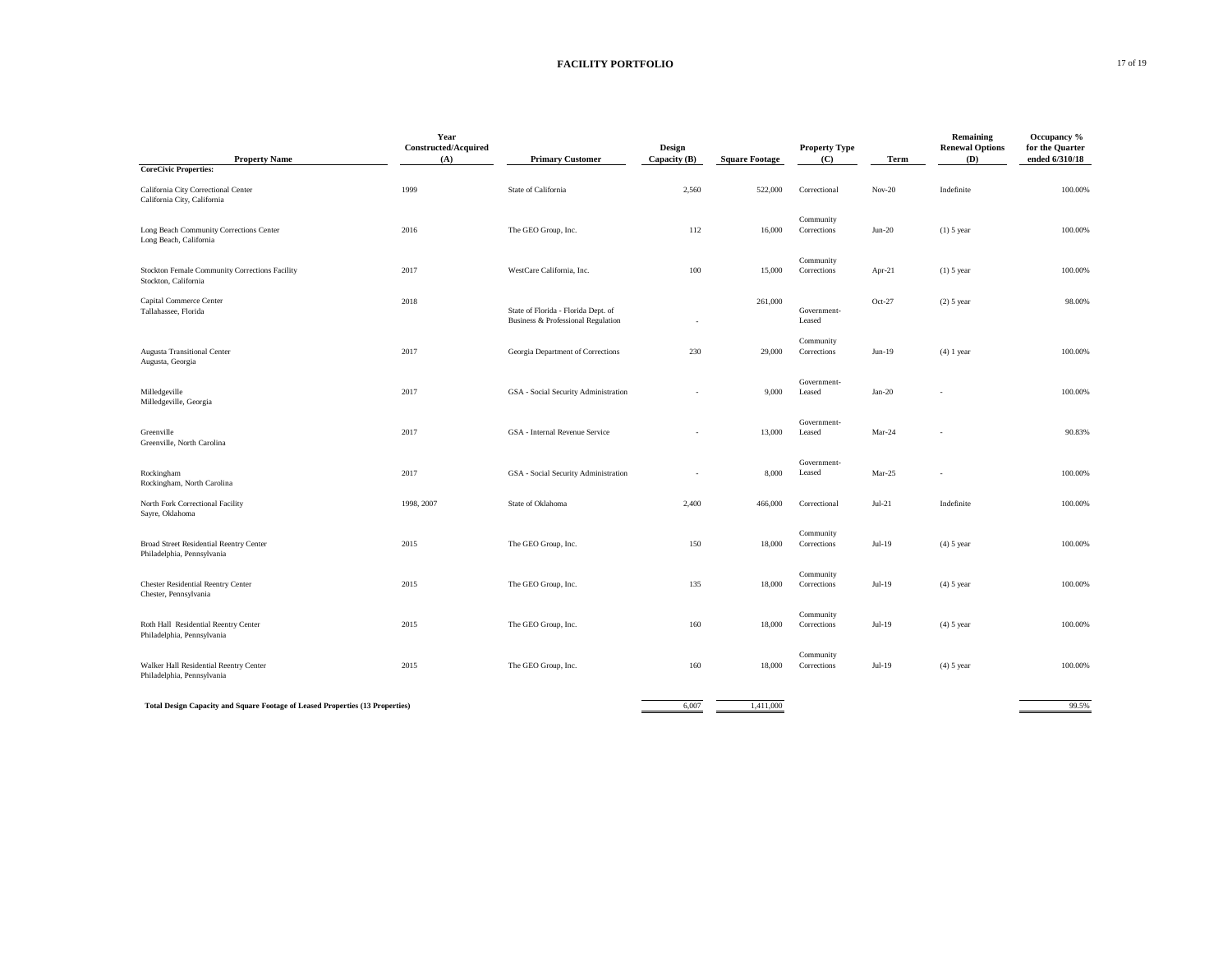(A) The year constructed/acquired represents the initial date of acquisition or completion of construction of the facility, as well as significant additions to the facility that occurred at a later date.

(B) Design capacity measures the number of beds, and accordingly, the number of offenders each facility is designed to accommodate. Facilities housing detainees on a short-term basis may exceed the original intended design capacity due to the lower level of services required by detainees in custody for a brief period. From time to time, we may evaluate the design capacity of our facilities based on the customers using the facilities, and the ability to reconfigure space with minimal capital outlays. We believe design capacity is an appropriate measure for evaluating our operations, because the revenue generated by each facility is based on a per diem or monthly rate per offender cared for at the facility paid by the corresponding contracting governmental entity.

(C) We manage numerous facilities that have more than a single function (i.e., housing both long-term sentenced adult prisoners and pre-trial detainees). The primary functional categories into which facility types are identified was determined by the relative size of offender populations in a particular facility on June 30, 2018. If, for example, a 1,000-bed facility housed 900 adult offenders with sentences in excess of one year and 100 pre-trial detainees, the primary functional category to which it would be assigned would be that of correctional facilities and not detention facilities. It should be understood that the primary functional category to which multi-user facilities are assigned may change from time to time.

(D) Remaining renewal options represents the number of renewal options, if applicable, and the remaining term of each option renewal.

(E) Pursuant to the terms of a contract awarded by the state of Arizona in September 2012, the state of Arizona has an option to purchase the Red Rock facility at any time during the term of the contract, including extension options, based on an amortization schedule starting with the fair market value and decreasing evenly to zero over the twenty year term.

(F) The facility is subject to a purchase option held by the Georgia Department of Corrections, or GDOC, which grants the GDOC the right to purchase the facility for the lesser of the facility's depreciated book value, as defined, or fair market value at any time during the term of the contract between us and the GDOC.

(G) The facility is subject to a deed of conveyance with the city of Wheelwright, KY which includes provisions that would allow assumption of ownership by the city of Wheelwright under the following occurrences: (1) we cease to operate the facility for more than two years, (2) our failure to maintain at least one employee for a period of sixty consecutive days, or (3) a conversion to a maximum security facility based upon classification by the Kentucky Corrections Cabinet. We have entered into an agreement with the city of Wheelwright that extends the reversion through July 31, 2018, in exchange for \$20,000 per month or until we resume operations, as defined in the agreement.

(H) The facility is subject to a purchase option held by the Tallahatchie County Correctional Authority which grants Tallahatchie County Correctional Authority the right to purchase the facility at any time during the contract at a price generally equal to the cost of the premises less an allowance for amortization originally over a 20 year period. The amortization period was extended through 2050 in connection with an expansion completed during the fourth quarter of 2007.

(I) The state of Montana has an option to purchase the facility generally at any time during the term of the contract with us at fair market value less the sum of a pre-determined portion of per-diem payments made to us by the state of Montana.

(J) The state of Ohio has the irrevocable right to repurchase the facility before we may resell the facility to a third party, or if we become insolvent or are unable to meet our obligations under the management contract with the state of Ohio, at a price generally equal to the fair market value, as defined in the Real Estate Purchase Agreement.

(K) The facility is subject to a purchase option held by the Oklahoma Department of Corrections, or ODC, which grants the ODC the right to purchase the facility at its fair market value at any time.

(L) The state of Tennessee has the option to purchase the facility in the event of our bankruptcy, or upon an operational or financial breach, as defined, at a price equal to the book value, as defined.